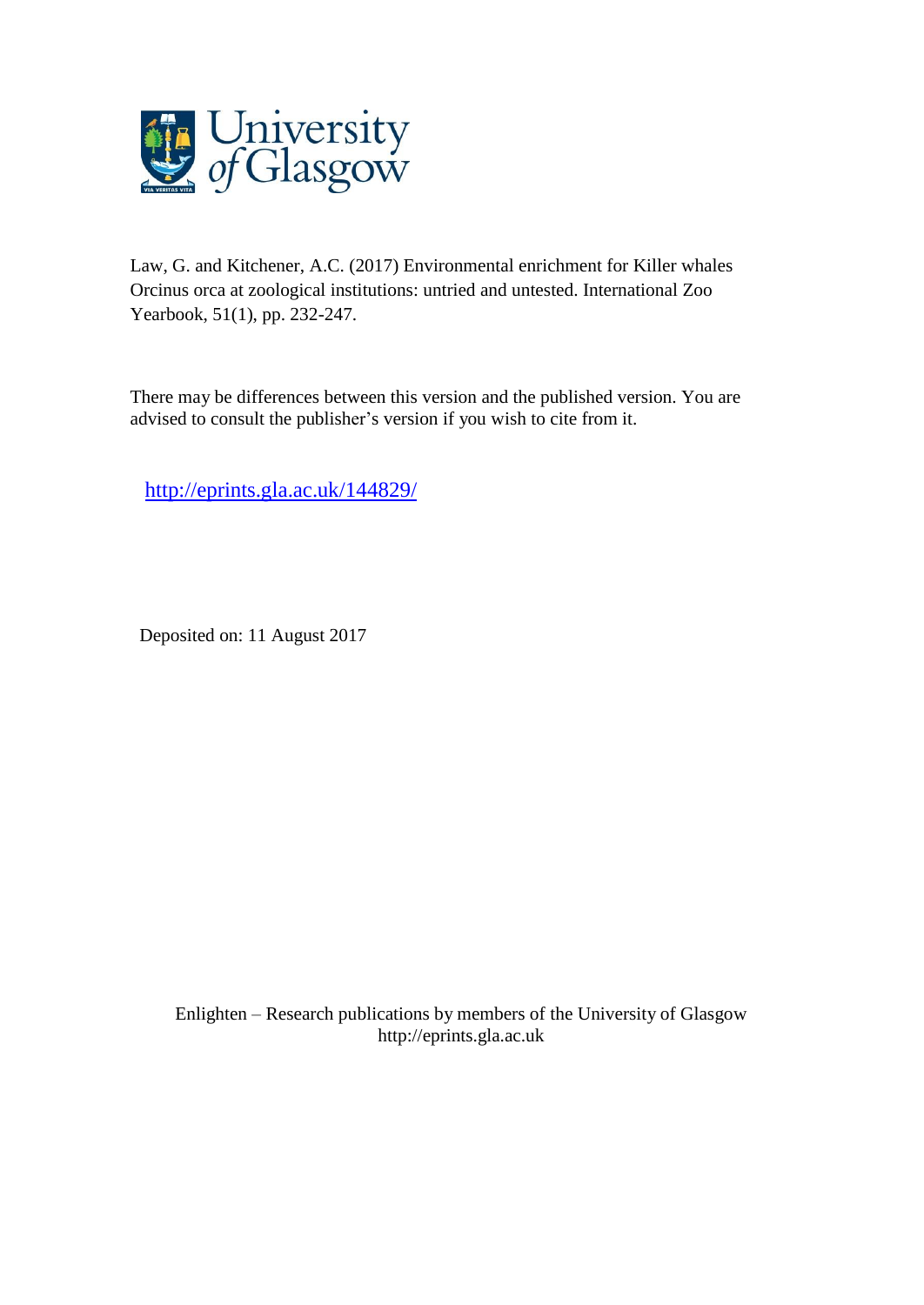**Environmental enrichment for Killer whales** *Orcinus orca* **at zoological institutions: untried and untested**

G. LAW<sup>1</sup> & A. C. KITCHENER<sup>2</sup>

<sup>1</sup> *NACWO, Institute of Biodiversity, Animal Health and Comparative Medicine, Room 118 Graham Kerr Building, University of Glasgow, Gilmorehill, Glasgow G12 8QQ, United Kingdom, and* <sup>2</sup> *Department of Natural Sciences, National Museums Scotland, Chambers Street, Edinburgh EH1 1JF, United Kingdom*

*E-mail: [Graham.Law@glasgow.ac.uk](mailto:Graham.Law@glasgow.ac.uk)*

*Right-hand running title:* KILLER WHALE ENRICHMENT: UNTRIED & UNTESTED

*Left-hand running title:* ANIMAL WELFARE AND ZOOLOGICAL INSTITUTIONS

**Submitted:** 2 September 2016 **Revised:** 11 November 2016 **Accepted:** 15 November 2016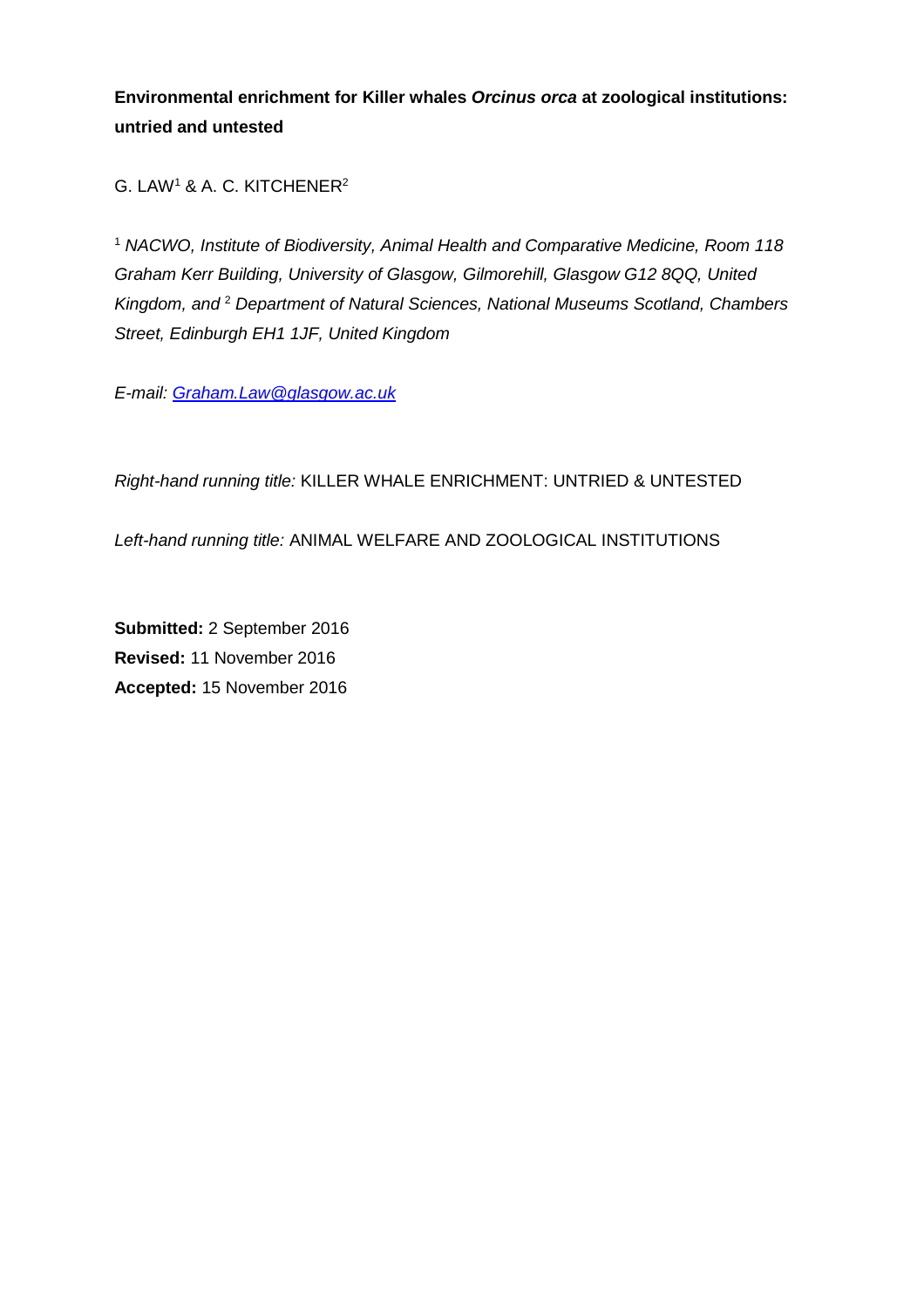# **ABSTRACT**

Despite a history in zoological institutions stretching back more than 50 years, with associated improvements in husbandry and breeding, the keeping of Killer whales *Orcinus orca* in zoos and aquariums has become highly controversial. The recent decision to stop the current breeding programme in the USA does not obviate the need to continue to improve husbandry as the whales in zoological institutions today will survive for decades to come. In this paper we outline several novel ideas for enriching the lives of Killer whales through provision of intergroup communication, and enhancement of feeding methods, health and fitness, and the ambient environment, all of which are aimed at eliciting natural behaviours seen in the wild. The enrichments proposed here may require adaptation for use with Killer whales and many could be modified for use with other cetacean species. We believe that by providing species-appropriate enrichment, both the welfare and educational value of Killer whales and other cetaceans can be greatly enhanced in the future.

*Key-words:* enrichment; environmental; feeding; fitness; health; killer whale; social; welfare; zoological institutions.

# **INTRODUCTION**

In the past when an animal species came into captivity for the first time, it was often controversial and sensational (Allin,1998; Croke, 2006). Sometimes, because of a lack of knowledge about the animal's behavioural and psychological needs, they could also prove difficult to keep alive and troublesome to breed (Ellis & McCosker, 1991; Riley, 2016).

In 1850 a male Hippopotamus *Hippopotamus amphibius* called 'Obaysch' arrived at London Zoo, UK (Blunt, 1976). This animal was an overnight sensation as the 'hippo craze' swept London that season and *The Hippopotamus Polka* was written for piano in his honour (St Mars, 1850). Obaysch survived until 1878 and sired one surviving calf, a female called 'Guy Faulkes'. At the time of writing, the keeping of Hippopotamus in zoological institutions is neither controversial nor difficult, although it is not always done as well as it should be. In contrast and despite their huge popularity, in recent years the keeping of cetaceans has become highly controversial, such that none is now kept in the UK. No species is more controversial than the Killer whale *Orcinus orca*. But why are Hippopotamus and Killer whales viewed so differently, despite both belonging to the same Order of mammals, the Cetartiodactyla [i.e. the Cetacea (whales and dolphins) and Artiodactyla (even-toed ungulates) are now merged into Cetartiodactyla]? In zoological institutions both species are kept in large concrete pools and they are spectacular mammals that attract attention. Perhaps it is because of the greater perceived intelligence of cetaceans (whales, dolphins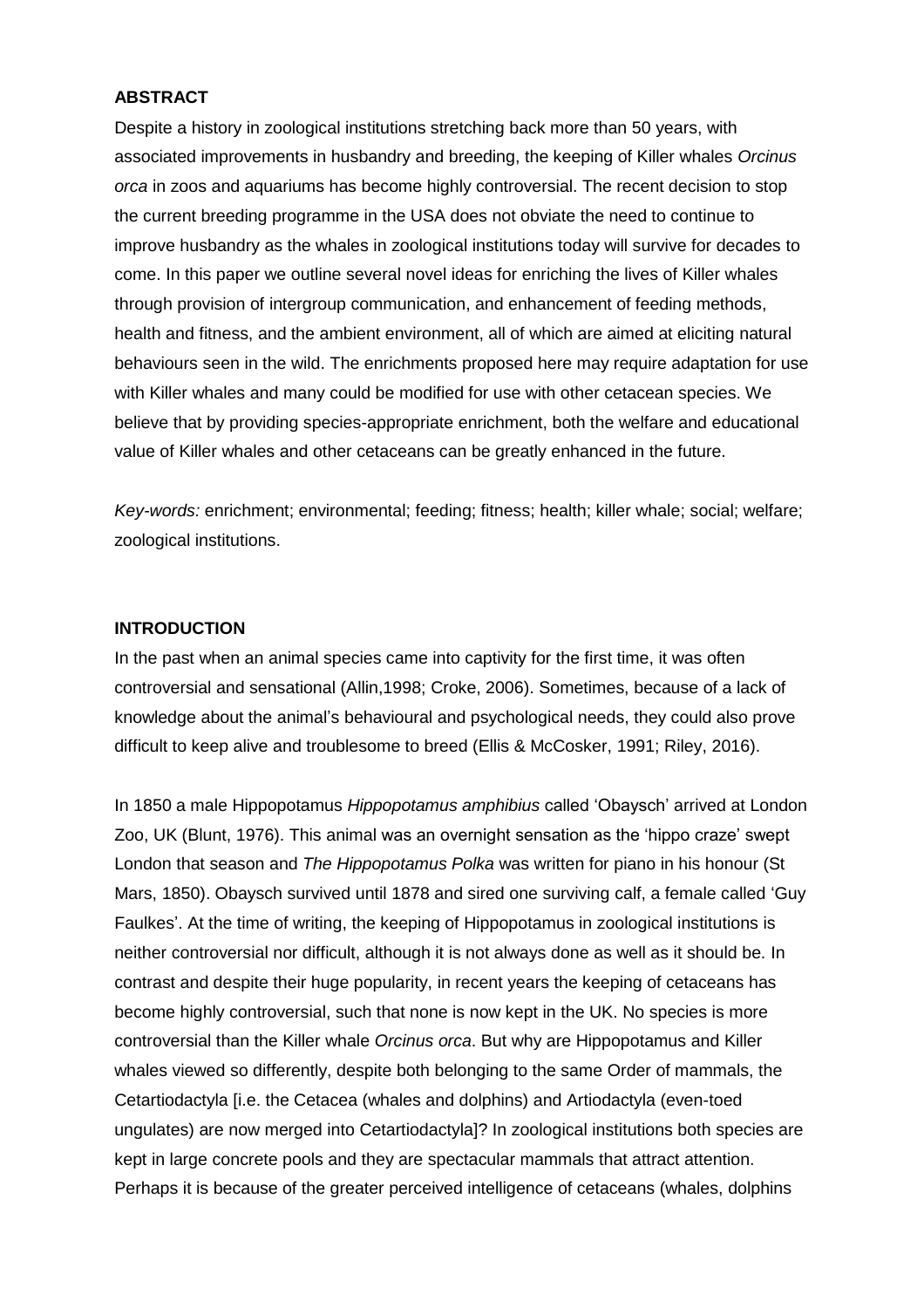and porpoises) and their complex social lives. In contrast, much less concern is directed at the grass-chomping, lumbering Hippopotamus despite their own complex social lives, even though they are frequently kept in pairs, which does not replicate the polygynous mating system of the species. Hippopotamus are the closest living relatives of cetaceans but the keeping of cetaceans remains highly controversial despite good husbandry and breeding success for many species.

Killer whales do not have a long history in captivity with the first individual recorded in 1961 at Marineland of the Pacific, Palos Verdes, CA, USA, where in 1977 the first successful live birth occurred (Andrews, B., & Roebeck, 2016). In the waters off British Columbia and Washington, 263 Killer whales were caught between 1962 and 1973, 50 of which were kept for oceanaria (Bigg & Wolman, 1975). Interest in the species continued to grow when in 1964 a young male was kept in a dry dock and looked after by staff from the Vancouver Public Aquarium, BC, Canada (Newman & McGeer, 1966).

Since that time, a number of authors have mentioned how tractable and adaptable Killer whales are in the captive environment (Newman & McGeer, 1966; Spencer *et al.*, 1967; Griffin & Goldsberry, 1968), and in recent years successful breeding has been frequent (Amend, 2016). Reproductive processes, and the subsequent rearing of offspring, are essential and enriching components of an animal's normal behavioural repertoire.

Killer whales have an extraordinary ability to learn and adapt their behaviour, and may even exploit people for their own benefit (Hoyt, 1981; Abramson *et al.*, 2013). In the late 19th and early 20th centuries, Australian shore-based whalers were alerted to the presence of Humpback whales *Megaptera novaeangliae* by a male Killer whale called 'Old Tom', who attracted the whalers' attention by performing at the whaling station (Crew, 2014). The whalers followed the Killer whale to the Humpback whales, which they slaughtered, giving the Killer whales access to the tongues and lips of the Humpbacks to feed on (Wellings, 1964, cited in Dahlheim & Heyning, 1999). Killer whales can also be trained to carry out complex tasks outside zoological institutions. Two, named 'Ahab' and 'Ishmael', and two Short-finned pilot whales *Globicephala macrorhynchus,* 'Morgan' and 'Pip', have been used by the American military to retrieve equipment lost at sea (Bowers & Henderson, 1972).

However, in recent years there has been increasing criticism by animal-activist groups of both the fact that Killer whales are being kept at zoological institutions and also the way in which they are being maintained. This criticism, which has been reported widely in the media, culminated in the controversial documentary film *Blackfish* (2013).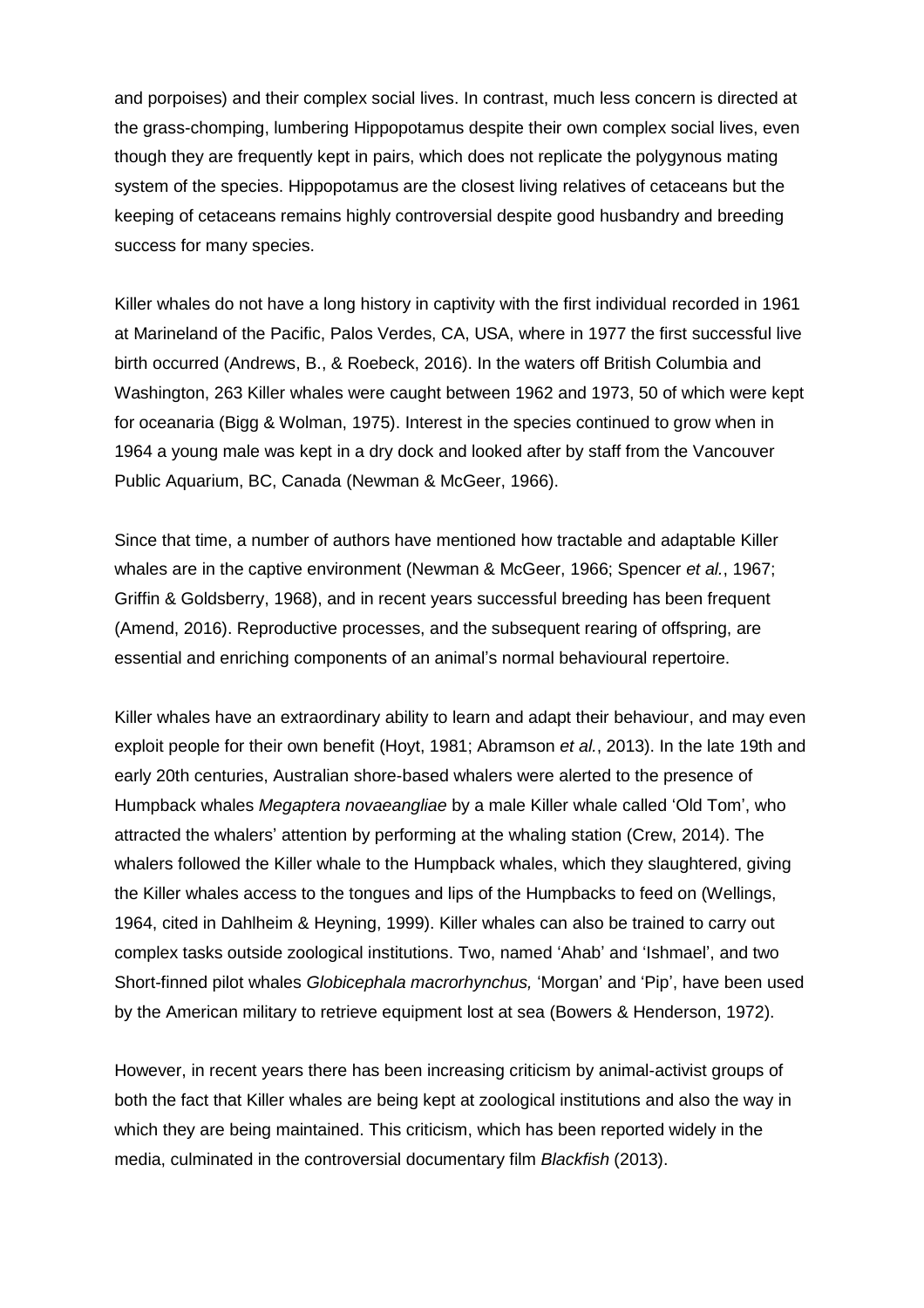This criticism and its impact on share prices led SeaWorld, USA, to announce in March 2016 that it would no longer breed Killer whales as a long-term plan to wind down the keeping of this species in its zoological institutions. The organization had already announced that it would end performances where the whales were trained to perform tricks for treats. Instead the theme park would introduce encounters, inspiring natural orca behaviour (A. Jamieson, 'SeaWorld decides to stop killer whale breeding program', *The Guardian,* 17 March 2016, [https://www.theguardian.com/us-news/2016/mar/17/seaworld-to](https://www.theguardian.com/us-news/2016/mar/17/seaworld-to-stop-breeding-killer-whales-orcas-blackfish)[stop-breeding-killer-whales-orcas-blackfish\)](https://www.theguardian.com/us-news/2016/mar/17/seaworld-to-stop-breeding-killer-whales-orcas-blackfish).

Marine parks are often criticized because it is claimed that the longevity of cetaceans in zoological institutions is less than that of those in the wild. Maximum longevity is often cited as a measure of success of a species in captivity, although such records generally indicate 'outliers' rather than the normal longevity of a given species (Walraven & Duffy, 2017). Killer whales are long lived in the wild; 29 years on average for males up to a maximum of 50–60 years, and an average of 50 years for females up to a maximum of around 80–90 years (Dahlheim & Heyning, 1999). Approximately half the life span of female Killer whales is post reproductive. This long post-breeding period is thought to contribute to the success and reproductive fitness of the pod (Foote, 2008). The overall rate of mortality of Killer whales in North American oceanaria was recorded as being relatively low at 4·7% year−1, although the sample size was small  $(n = 31)$ , with males faring better than females (Hui & Ridgway, 1978; Ridgeway, 1979). Further information was published examining the few individuals held in Europe with survivorship described as 'reasonably good' (Greenwood & Taylor, 1985).

More recent research, comparing the mortality rates of captive and wild Killer whales, indicated that they have similar life expectancies (Robeck *et al*., 2015), although Jett & Ventre (2015) reanalysed the data in this study and showed that although survival has improved it is still below that found in the wild. However, longevity is a crude and not very meaningful measure of success, especially if the Killer whales in zoological institutions have a poor quality of life. Given this situation and that there are *c.* 56 Killer whales in zoological institutions (Amend, 2016), could they benefit from the application of species-specific environmental enrichment?

At the time of writing, most Killer whales are held in concrete pools that lack environmental complexity and it is these environments that attract criticism from animal-activist groups. It can be argued that this husbandry style echoes the traditional bear pit that persisted for centuries in zoos, which has only recently been replaced by (mostly) larger, naturalistic enclosures. So what can be done to change the concrete pools of Killer whales and other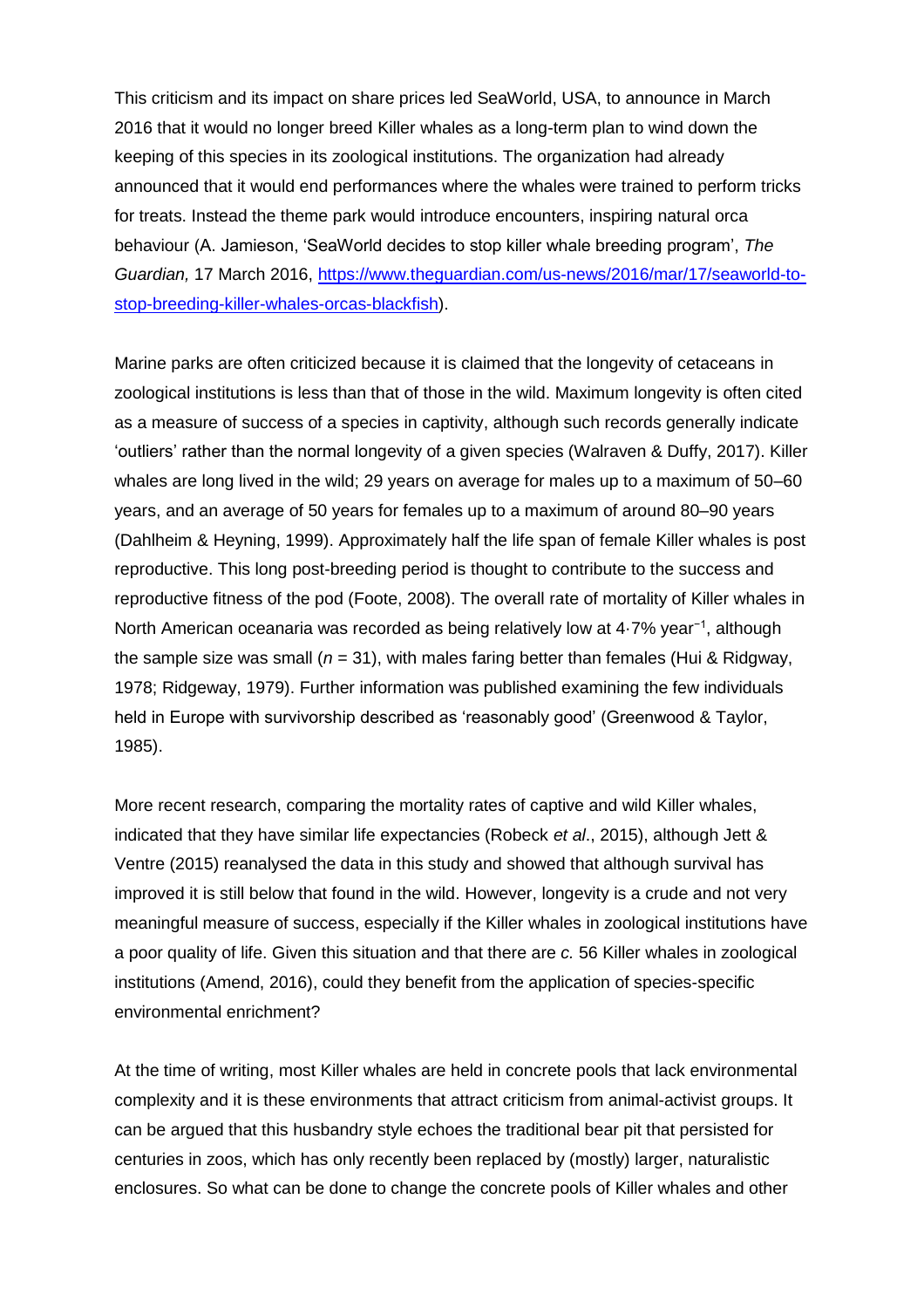### cetaceans to make them stimulating and engaging environments?

Care must be taken when changing a sterile concrete pool into a more stimulating and interesting one. By suddenly changing the environment, an animal may experience distress, which could have a negative impact on its welfare. An animal may even behave abnormally in a newly enriched environment, just because it has changed and is devoid of familiar features that act as landmarks (Rees, 2000; Mellor *et al.*, 2015).

However, there can be no improvements to husbandry and welfare in zoos, aquariums, laboratories or marine parks if there is no process in place to manage this transition. The worst possible outcome would be for a change to be made that impacts negatively on the animals involved despite the best intentions of staff. Therefore, for all the Killer whales that are in zoological institutions, and perhaps from a naïve standpoint regarding our lack of direct experience, can we nonetheless come up with more creative approaches to their husbandry?

The authors have decided to apply the same criteria in developing enrichment techniques for Killer whales as they would for any species. No judgement is being made as to whether Killer whales should be kept in zoological institutions or not. However, even in the light of SeaWorld's decision not to breed this species in the future, Killer whales will be in zoological institutions for decades to come and it is important that their husbandry is continually improved to benefit their welfare.

Our starting point for improving welfare is to understand the behaviour and ecology of the species in the wild throughout its geographical range, so we can understand better what social and ecological factors are important to the species in question and to understand how adaptable or inflexible the species is under varying ecological and climatic conditions. Fortunately, there is a good amount of relevant research in the literature about Killer whales in the world's oceans, which has been reviewed for key information about social behaviour, diet, and sensory and communicatory capabilities.

The behaviour of Killer whales in the wild, like many species, is complex and varied in response to widely varying ecological conditions. Different populations have different vocal dialects, diets and social behaviours, and some, though superficially similar, may indeed be genetically and morphologically divergent and are sometimes regarded as different species or in the process of speciation (Foote *et al.*, 2009, 2013; Morin *et al.*, 2010; Foote, Vilstrup *et al.*, 2011; Foote, Morin *et al.*, 2011). In the North Pacific and southern oceans three different ecotypes of Killer whales coexist (giving a total of six ecotypes), which have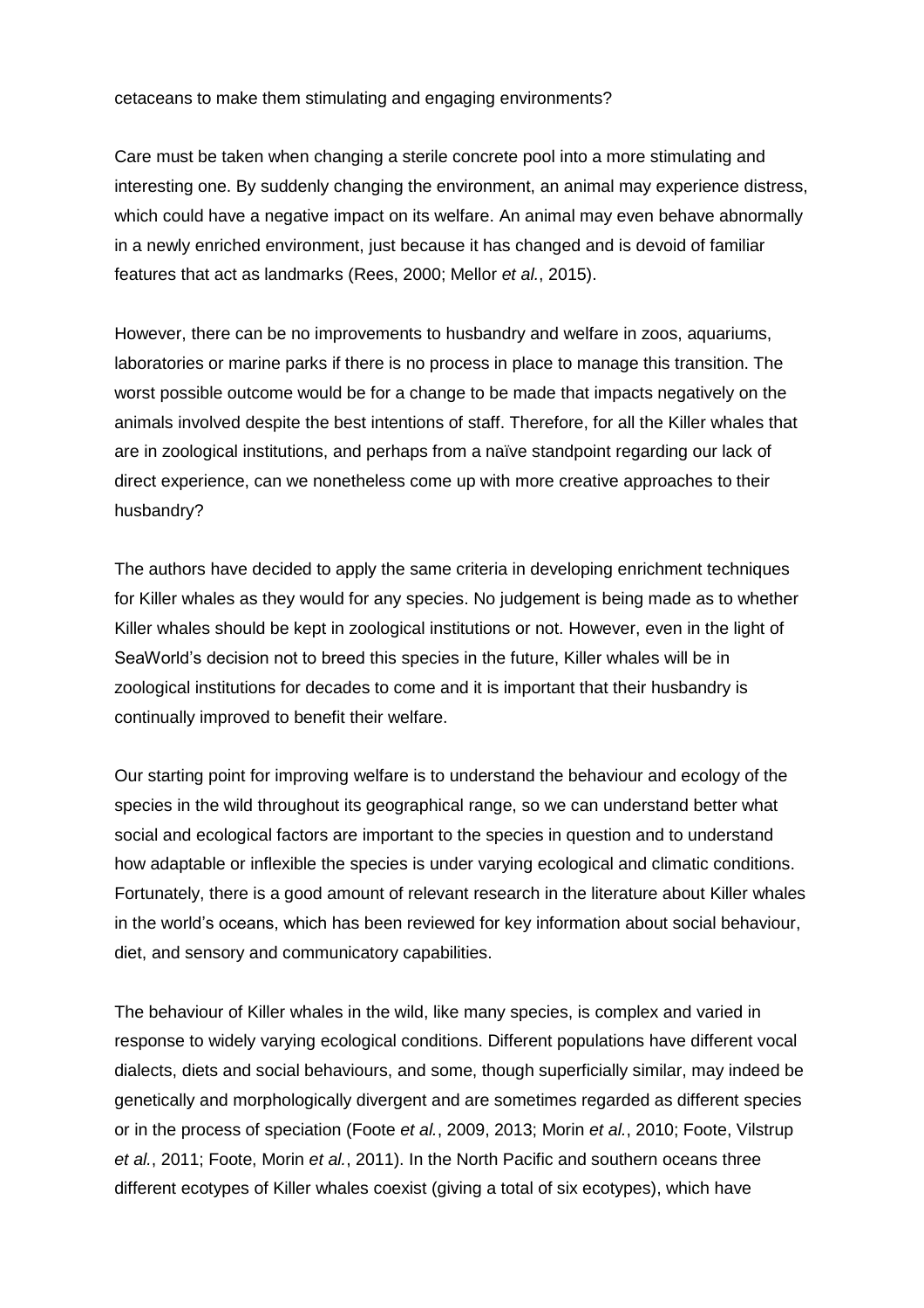different morphologies, diets and social structures. However, the basic social unit for all ecotypes appears to be the matriline, which in resident populations comprises an adult breeding female, her daughters and sons, and her daughters' young, although the size and length (one to four generations) of the matriline may vary with different ecological and social conditions (Ford, 2009; Beck *et al*., 2012). Beyond the matriline, Killer whales associate in an ascending hierarchy of pods, clans and communities, which show varying levels of association and relatedness between matrilines (Ford, 2009). Males and females tend to stay in their natal matrilines, with opportunities for mating with unrelated Killer whales occurring when groups come together. However, males may disperse temporarily from natal matrilines to visit other pods for mating (Foote, Vilstrup *et al.*, 2011).

In the wild, Killer whales can swim large distances, especially in transient populations. For example, in one study a transient Killer whale, feeding on pinnipeds, travelled an average of 114 km per day and four fish-feeding resident Killers whales travelled on average 56 km per day (Andrews, R. D., *et al*., 2008). However, these values vary widely depending on the study area concerned (Fearnbach *et al*., 2014; see also Visser, 1999).

To the knowledgeable visitor, any animal that is known to range over these distances has the potential to elicit a negative reaction to captivity, as it is not possible to provide this amount of space in zoological institutions. For example, Polar bears *Ursus maritimus* roam over thousands of square kilometres in the wild, but are necessarily confined at best to a few thousand square metres in zoos (Clubb & Mason, 2003). However, it is the quality (characteristics) of the area that an animal is given to inhabit that matters, rather than the amount (quantity) of space provided (Hediger, 1950). Large animals only cover these distances because they have to find sufficient food and mates. Inevitably their ranging behaviour is adaptable in response to the availability of local resources in the wild. Therefore, Killer whale ecotypes that feed on fish tend to range over smaller areas than those that prey on mammals, which occur at lower population densities (Wilson & Mittermeier, 2014).

In this paper, the authors go beyond the concrete pool to suggest a number of potential ways of enriching the lives of Killer whales that build upon their natural behaviours and adaptability. Our aim is to provide enrichments that elicit natural behaviours seen in the wild as part of the normal behavioural repertoire of the species. Because these behaviours are integral to the species in question, it is unlikely that they will habituate to these stimuli and become unresponsive to these enrichments. In our previous studies, we have developed species-specific enrichments based on natural behaviours that are used daily by zoological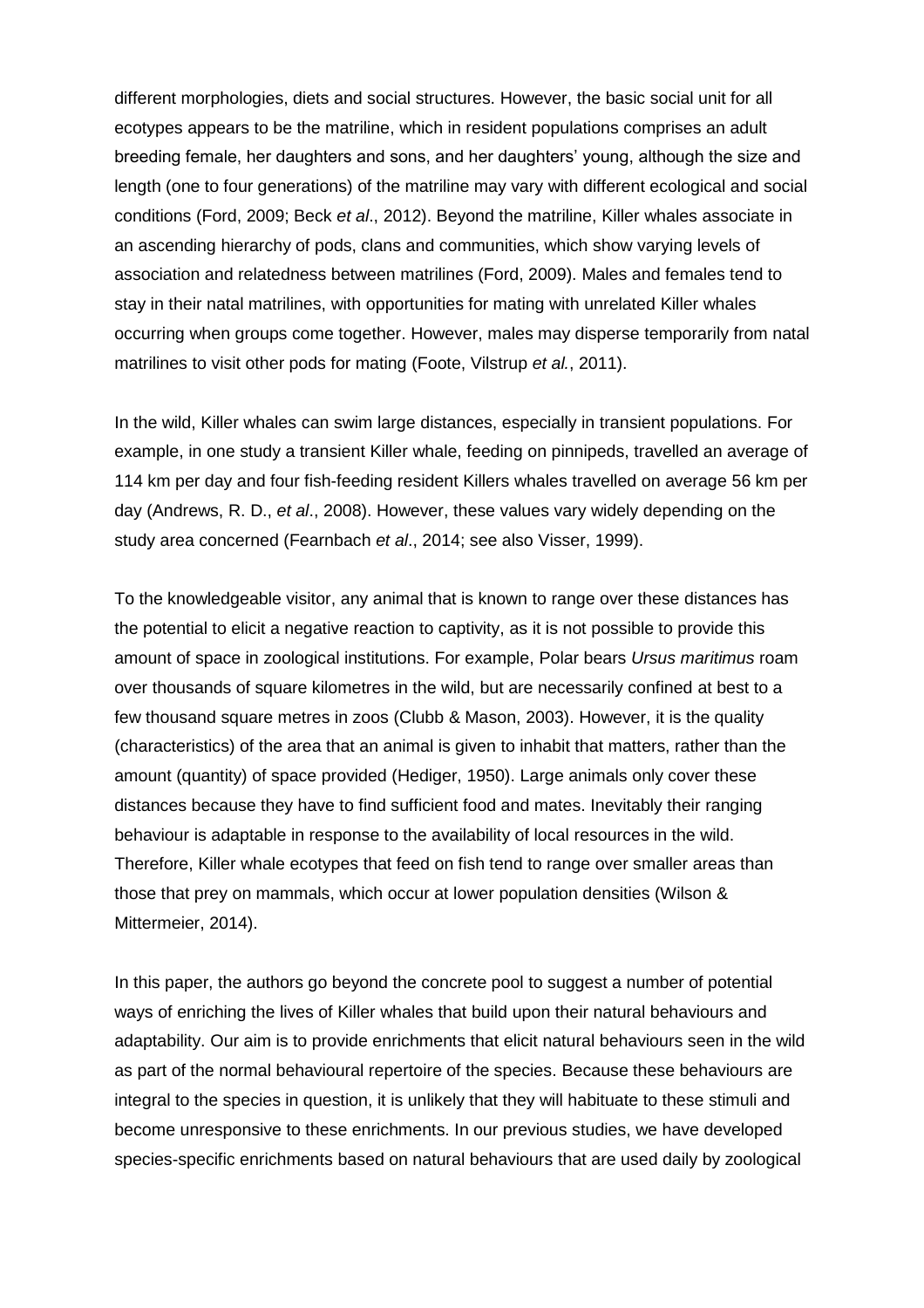institutions throughout the world without any suggestion of habituation (Law *et al.*, 1997; Law & Reid, 2010).

None of the ideas in this paper has been tried and fully tested yet, although they have been made available to some holders of Killer whales, as they are in the best position to develop the concepts further and implement changes where applicable. Only practical experience will identify which ideas will ultimately be successful, albeit perhaps after varying degrees of modification and adjustment.

The focus will be on four areas for suggested enrichment ideas: social, feeding, health and fitness, and environmental.

# **SOCIAL**

### **Vocal communication**

Living in stable matrilineal groups and in a hierarchy of other social groupings, Killer whales communicate with each other using a wide variety of sounds (Ford, 1989). It may be enriching to simulate the matrilinear group structure in zoological institutions to maintain group structure and cohesion, but we think it is possible to go far beyond this in social communication to recreate communicatory links at higher levels of social association. Given that there are several groups of Killer whales in zoological institutions (*c.* 56 individuals at 15 facilities: Amend, 2016) and that satellite-communication systems are relatively cheap and easy to maintain, would it be possible to link some or all populations in zoological institutions together so that they can communicate with their distant counterparts (Fig. 1)? A baffle and/or volume-control option could be placed between the communicating groups to give the impression of distance and this could be altered depending on the nature of the communications between groups, which vocally could move closer or further away from each other, depending on the type of communication. The baffle and/or some form of volume control is essential because without it, the clarion calls of fellow Killer whales occurring suddenly in a group's pool, although an unknown whale cannot be seen, may be confusing or threatening, rather than enriching. Building distance into such communication systems would not be difficult. There is no reason why communication channels could not remain open 24 hours a day and perhaps groups could choose when and with which other groups they communicate. The basis for such choice has already been developed. An acoustically operated on–off switch has been used by Bottle-nosed dolphins *Tursiops truncatus* to control an underwater hose that they played with (Berglind, 2005). It may also be possible to extend this 'contact/identification' channel to resident groups of wild Killer whales, where new voices could be heard (Fig. 1). This form of enrichment could provide a mechanism for control of a stimulus and this control itself may be enriching.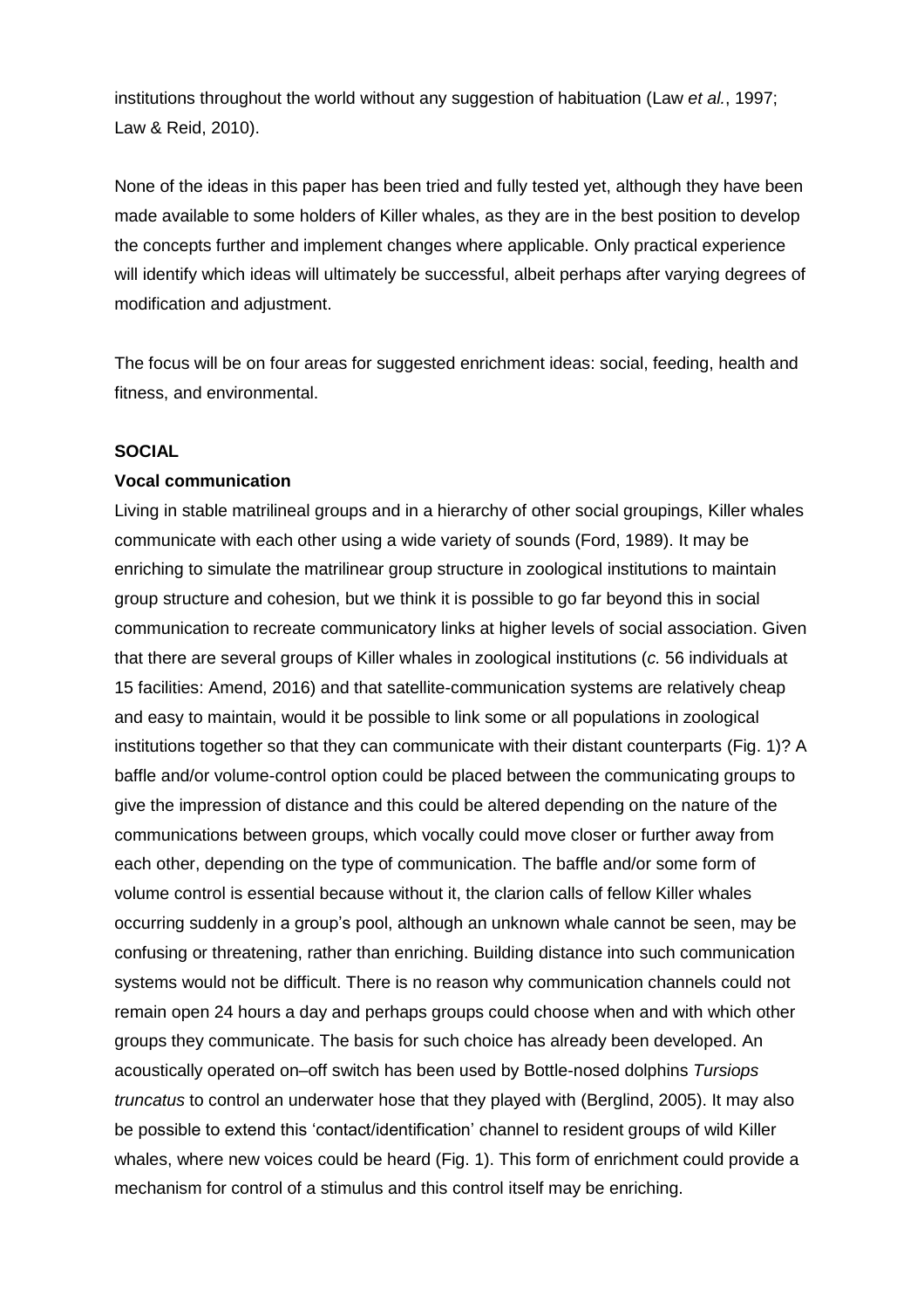It is possible that communication between some of the groups and individuals will be complicated by the various dialects that Killer whales are known to have (Deecke *et al.,*  2000). From studies on vocal learning, it is known not only that dialects are passed from mother to calf directly but also that modifications to these can take place as their calls are also influenced by horizontal transmission between groups (Deecke *et al.*, 2000). Furthermore, research has shown that Killer whales have considerable vocal plasticity and are capable of contextual learning (Musser *et al.,* 2014). Resident Killer whales have also evolved vocalization strategies that may help them to avoid detection by their salmonid prey and communicate on a different frequency than transient groups (Foote & Nystuen, 2008). So the ability of Killer whales with different dialects to learn how to communicate with each other is highly probable, and would provide fascinating opportunities for research into vocal communication, vocalization and vocal-control learning in cetaceans.

### **FEEDING**

#### **Self-activated feeders**

An electronic feeder could be developed that is activated by a Killer whale visiting a number of 'trigger' locations either under water or above. For example, a series of haul-out locations around the pool could be fitted with simple alarm-system beams. When the beam at a location has been visited and broken by the whale hauling itself out a set number of times, the feeder would be activated to release food. Each haul-out location could be programmed with different trigger rates, so they all require a different number of visits before food is issued and these could be changed periodically to provide a more stimulating task. For some feeders it may also be preferable to release food from a number of locations under water at the bottom of the pool to protect against aggression. Some feeding devices could be set to operate only at night-time, to keep the animals occupied when the institution is closed and to encourage the whales to use their echolocation during darkness. Small dead fish and/or octopus may offer an interesting night-time location challenge in low light levels.

#### **Suction feeding**

Many cetaceans, including Killer whales, use suction feeding to access food items (Werth, 2000, 2006). Opportunities for suction feeding could be given to Killer whales at zoological institutions in a couple of ways. For example, an arrangement of boulders could be provided that has the interstices seeded with fish that are too small for a Killer whale to access directly [equivalent to a log-pile feeder used for felids (Law *et al.*, 1997)]. Alternatively, blindended tubes of varying diameter could be placed in a structure (e.g. an artificial boulder) and partly filled with fish. The Killer whales would soon learn to access this inaccessible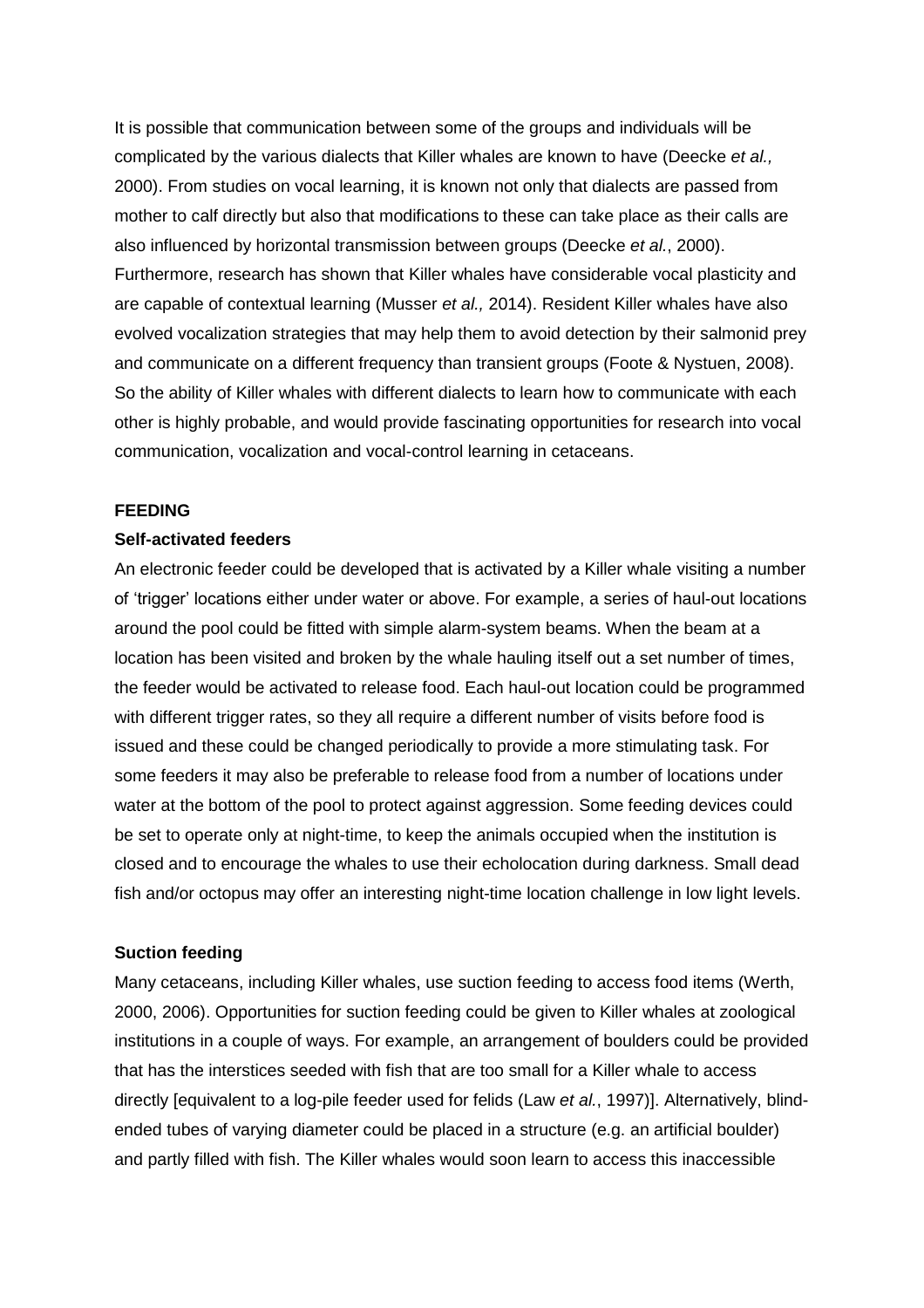food using suction [as seen in bears (Law *et al*., 1992)] providing a stimulating problem to solve, especially as the size, amount and species of food items can be varied daily.

### **Teamwork**

In the day-to-day management of Killer whales in zoological institutions it would be good to encourage cooperative behaviour between the members of a group for enhancing social cohesion. For example, it would be worth exploring methods of feeding that require the whales to work together in order to gain access to food. From observations in the wild it is known that Killer whales which hunt seals cooperate to create a wave that will wash a stubborn seal off an ice floe (Smith *et al*., 1981). The construction of a floating platform that contains a number of basins baited with fish could offer similar opportunities for Killer whales to work together to wave-wash and rock the 'ice floe' in order to tip the fish into the pool (Fig. 2a,b,c). This 'ice floe' would be tethered from above the pool (e.g. on a system of overhead gantries) with limited freedom of movement, to prevent the whales from ramming it into the pool walls and causing structural damage.

Observations of how the Killer whales approach and use these feeders would probably be required to perfect the design; however, we believe that the concept is viable. Killer whales at zoological institutions are fish eaters and would not normally use this behaviour (that we know of) to obtain their typical food. However, it seems likely that they would quickly work out a method for dislodging the fish from the feeder island and this behaviour could be used in an educational way to inform visitors about differences in diets and behaviours of Killer whale ecotypes. It would also offer research opportunities in the development of cultures and social learning in Killer whales. Opportunities could be offered to the Killer whales to 'spy hop' (to look at where the fish are placed on the floating platform 'ice floe' or a marker that would indicate where they are) in order to work out the best angle of approach, from which to create waves or to look for a visual signal that will tell them that the feeder has been stocked with fish.

As Killer whales are known to coordinate their hunting below and above the water surface (Simila & Ugarte, 1993), a feeding method could be designed that would allow these behaviours to be performed. A feeder that is activated only when the Killer whales vocalize together could encourage this process. The basis of such a system has been used with Bottle-nosed dolphins at the dolphinarium at Kolmården Djurpark, Sweden (Berglind, 2005).

The food offered to Killer whales could perhaps be more varied than just fish, perhaps better reflecting the diversity of wild diets. A form of scatter feeding by firing shoals of small dead fish into the pools for the whales to forage on could help increase activity levels. In the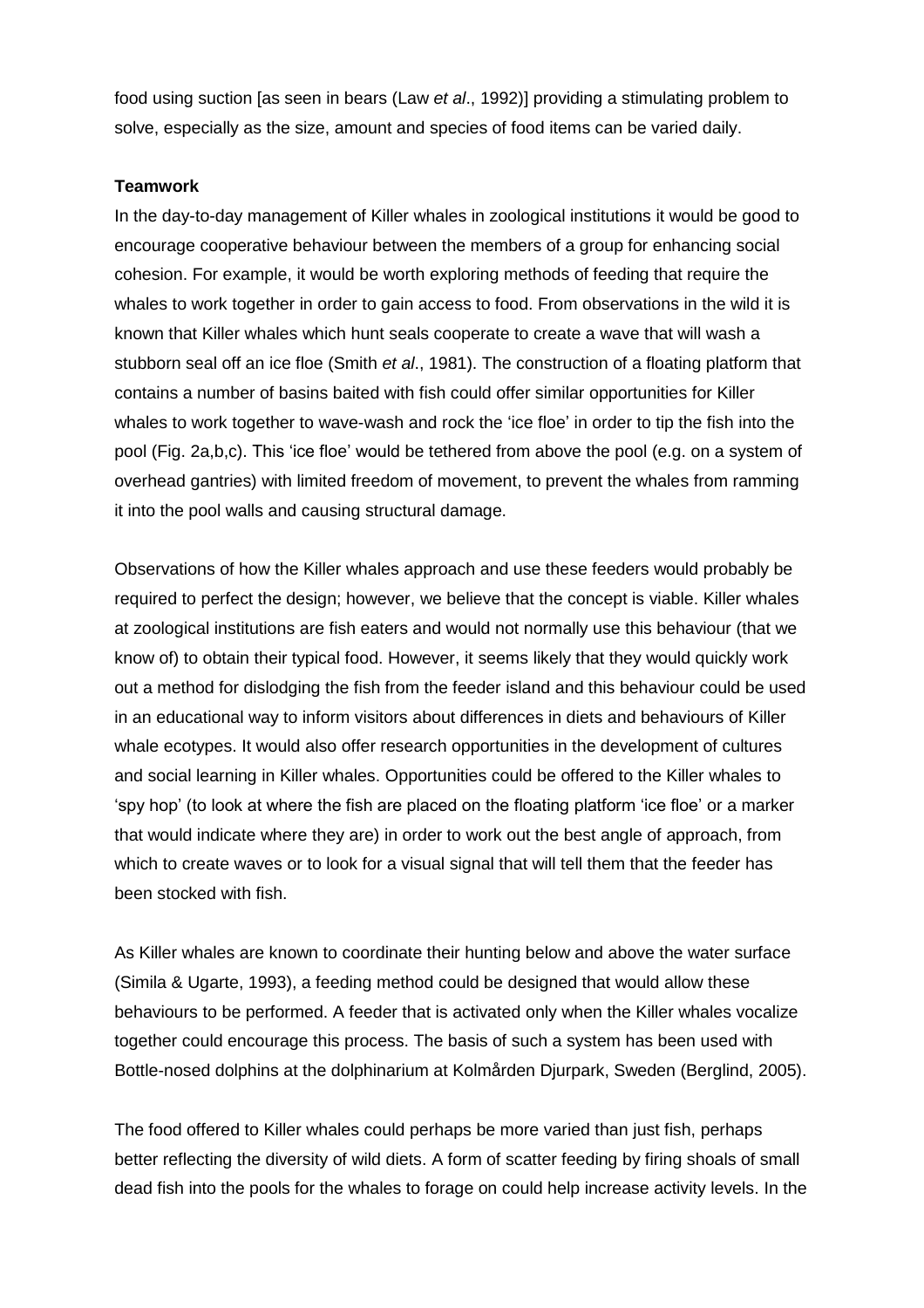wild Killer whales sometimes feed on birds and Sea otters *Enhydra lutris* (Williams *et al.*, 1990; Hatfield *et al.,* 1998), so perhaps readily available alternatives, such as duck, rabbit or even larger mammals, could be added to the diet. The methods for offering these foods, and the way the whales consume them, would be different from those used with fish, bringing another form of diversity to their lives. Suitable filtration methods to deal with the waste from such forms of feeding would also need to be considered.

### **HEALTH AND FITNESS**

## **Diving stamina**

Killer whales have been recorded diving for up to 15 minutes and the deepest dive recorded in the wild was 173 m (Barrett-Lennard & Heise, 2006). However, a depth of 260 m was achieved by a trained Killer whale working with the US military (Bowers & Henderson, 1972). It is not possible to offer Killer whales the opportunity to dive so deeply at zoological institutions but it is worth considering whether it is possible to train them to hold their breath to simulate partly the deeper dives of their wild counterparts. From what is known about the tractability of Killer whales, it seems likely that this is a possibility. Such work has been carried out for Grey seals *Halichoerus grypus* at the Sea Mammal Research Unit, UK (Sparling & Fedak, 2004). The physical stamina of individuals could be gradually built up, using rewards to extend and maintain breath-holding times until they are similar to those of wild counterparts. When Killer whales dive, there is a related 50% reduction in their heart rate (Spencer *et al.*, 1967), and the blood-cell counts in whale and dolphin species are known to alter as the animals gain weight and dive deeper (Shirai & Sakai, 1997). Breath holding in zoological institutions may help to stimulate this change, if carried out at the appropriate stage of development.

# **Sensory stimulation and skin care**

Killer whales in the north-eastern Pacific Ocean rub their bodies through kelp (Phaeophyceae) fronds or along smooth pebbles on the sea floor (Ford, 1989). This behaviour appears to be partly social and apparently pleasurable, but is also used as a form of exfoliation to help slough off old skin. At the time of writing, Killer whales in zoological institutions are groomed by their trainers using fingers and brushes to remove old skin (Hargrove & Chua-Eoan, 2015). The inclusion of a sloping boulder beach, which the whales can rub against, could be important for sensory stimulation and skin welfare. Similarly, it may be feasible to grow kelp or offer an artificial alternative for the whales. Kelp is fast growing (e.g. *Macrocystis pyrifera* grows up to 60 cm per day) and if the base of the primary stipe and the holdfast are protected in a safe area outside the enclosure (e.g. in a trench or hole), and the fronds and bladders are allowed to trail into the pool, it may be possible for the Killer whales to interact with and rip the top sections, but the alga will continue to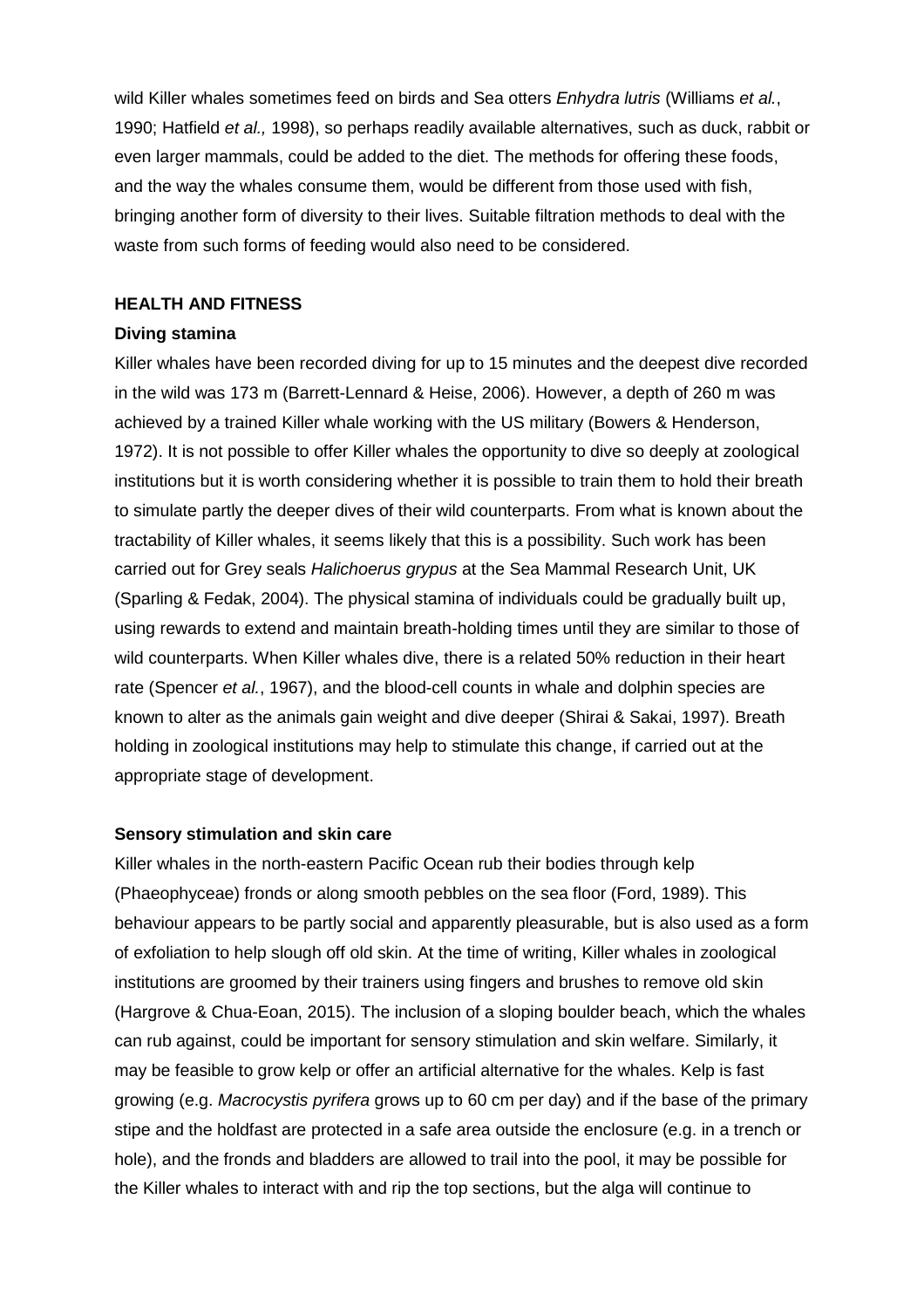regenerate, water quality and lighting permitting. For example, a kelp *M. pyrifera* forest has been grown for exhibit purposes at the Monterey Bay Aquarium, CA, USA

[\(https://www.montereybayaquarium.org/animals-and-experiences/exhibits/kelp-forest\)](https://www.montereybayaquarium.org/animals-and-experiences/exhibits/kelp-forest). It may be possible to modify fire hoses in order to provide a suitable form of artificial kelp for Killer whales. Fire hoses have been used with bears, elephants, dolphins and False killer whales *Pseudorca crassidens* but further research for their use with Killer whales would be required (Cowan, 1997; Clark *et al.*, 2013; M. Kingston-Jones, pers. comm., 2016; V. Hare, pers. comm.; G. Laule, pers. comm.). Suggestions of how to naturalize kelp gradually into a new exhibit have been offered by Powell *et al.* (2013).

### **Wave machines**

Killer whales in zoological institutions live in millpond conditions compared with their wild counterparts, which experience a wide variety of sea conditions, including strong currents and tides. The use of wave machines in aquatic exhibits is not new (Bell & Kelly, 1987; Chin, 1987; Farwell *et al.*, 1987) but the exercise and challenges they can offer have not been extended for use with cetacean species.

Breathing rates and patterns will vary in stormy water conditions as the whales pass through the waves, improving stamina and adding to their behavioural versatility. It is important for Killer whales to be able to swim against strong currents and high waves in order to forage successfully throughout the year. If these conditions can be better replicated in zoological institutions, this would be an important step forward in improving the physical welfare of Killer whales. The whales would also benefit mentally from this challenging activity, as they would need to change and adapt their behaviour to cope with the turbulent, variable water conditions, especially if their food was carried by the waves or currents in the pool, or the whales had to swim against the currents to access food. In association with this and acting as a cue to the changing conditions, underwater recordings of the sea in roughweather conditions could be played, harmonized with the actions of the wave machine.

### **ENVIRONMENTAL**

### **Soft surfaces and pools**

Undoubtedly, pools for Killer whales could be improved if they had some soft surfaces but this is difficult to achieve, especially if the individuals in a pool are prone to nibbling the structure's surfaces. However, perhaps if the environment is made sufficiently complex the Killer whales may be less likely to interact in this way with softer surfaces. Thick rubber blocks embedded into the poolside walls, where no edges are free to be chewed on, could provide a more interesting, less harsh and more tactile surface than concrete or tiles.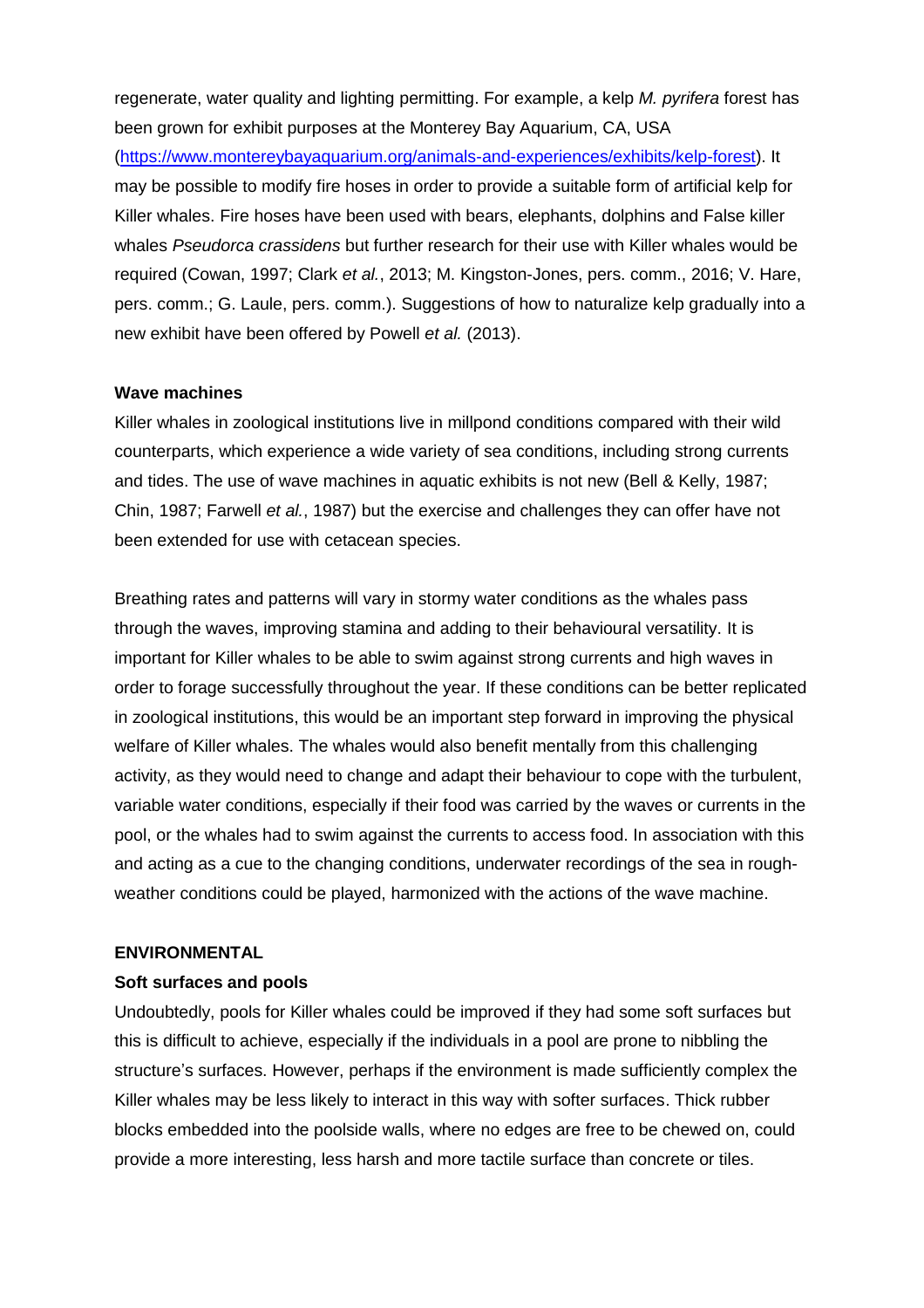To promote mental welfare, quiet shaded areas, where the whales could withdraw to rest, may be worthwhile in reducing tensions between group members and to provide an area to retreat from the public. At the bottom of these withdrawal pools cooler water could be maintained to create a more benign restful environment. If large boulder substrates were added, this may provide a relaxing and stimulating area for the whales to be in. However, if substrates are not carefully selected, they could be swallowed by the whales or chewed, causing damage to the teeth and gut. Large, smooth, roller-bearing surfaces, similar to those used on production lines, could be carefully installed into the pool floor or walls for the whales to rub against. With careful design, being mindful of filter intakes, it may be possible to use coral sand as a substrate for Killer whales, just as it is often used in shark tanks in commercial and zoological aquariums (Mohan *et al*., 2004). Cleaning these convoluted surfaces could be difficult and time consuming so, for speed and convenience, mini airlift (dredging) devices could be used to vacuum debris from the pool floors. The concern about ingestion of substrates has to be put into context. There used to be similar reservations associated with zoo and laboratory animals, particularly primates, that had been kept in sterile environments for years. However, when given access to naturalistic conditions the primates transitioned to their new environments successfully (Chamove *et al.*, 1982).

#### **Echolocation**

It is possible that Killer whales at zoological institutions can never use their voices to their full extent because they are surrounded by hard surfaces. Their voices cannot disappear into the distance as they would in the open sea but, instead, there is always a quick returning echo. However, is it possible to allow Killer whales to shout louder; for example, by creating areas where they can echolocate in a manner that their vocalizations do not bounce back in a confusing way? The question is, can 'acoustic distance' be created for Killer whales in zoological institutions? One approach might be to create areas that are carpeted with sound-absorbing rubber, similar to the acoustic-absorbing tiles used on nuclear submarines (Roland, 2009) (Fig. 3).

With acoustic-absorbing tiles fitted into areas of the pool, the Killer whales could exercise full-volume acoustics that will disappear into the distance, before apparently finally returning weakly from afar. If this could be achieved, how could they be stopped from swimming into this conceptual distance and injuring themselves? These sensory areas would only be placed in small sections, not covering the whole expanse of the pool. As the Killer whale draws nearer to these areas, narrow patches of less sound-absorbent materials embedded in the tiles would return an 'image' to the whale and alert it to the presence of a barrier. Indeed, it seems likely that acoustic-absorbing tiles would never be so sound absorbent that they could not be detected by the Killer whales and it would be possible to make them a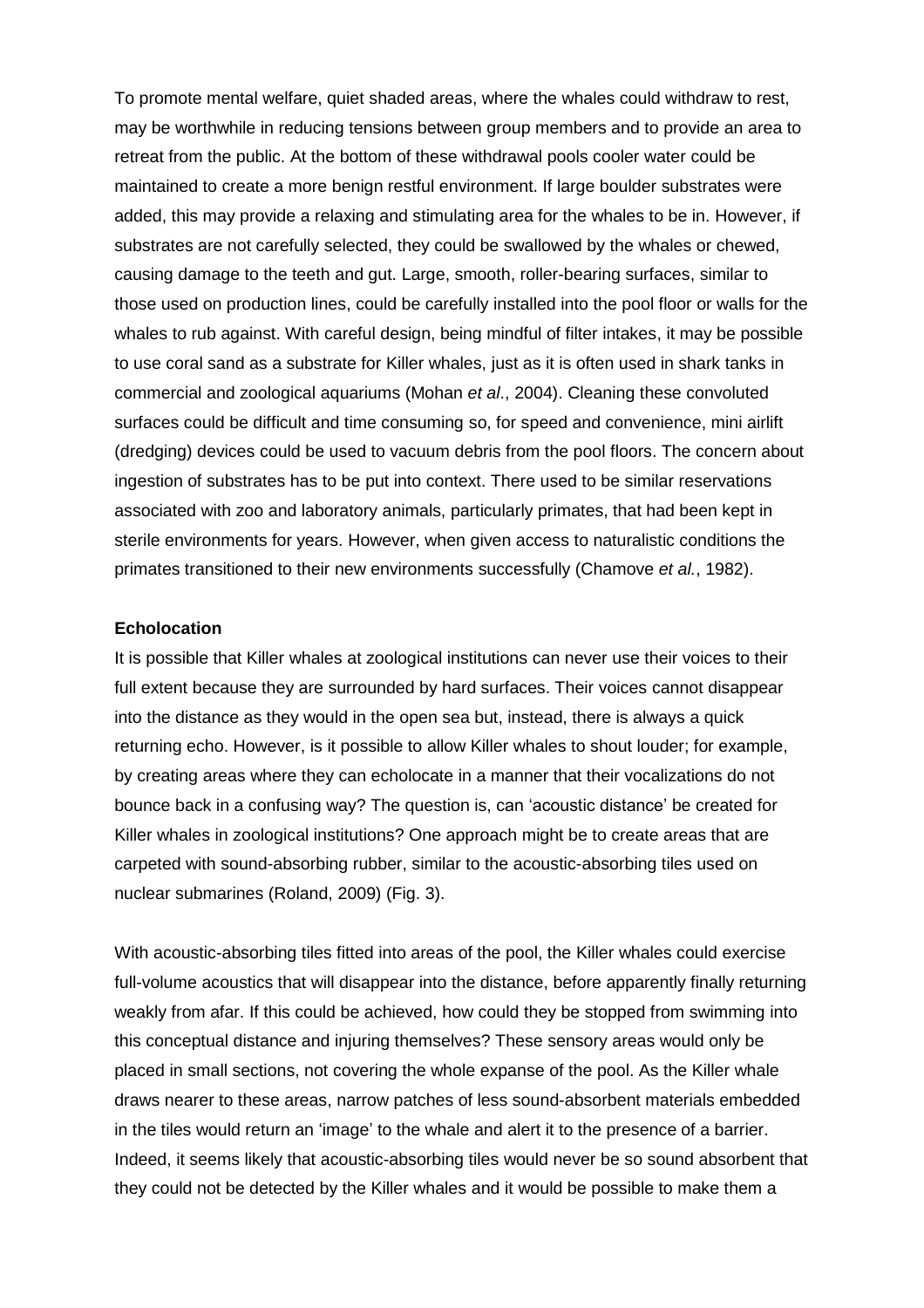different colour tone (Killer whales have monochromatic vision) so they could be seen. However, we recommend the use of patches of less sound-absorbent material embedded in the tiles as a precaution until trials with live animals can be undertaken.

### **Ambient sounds and ancestral memories**

It has been observed that the noise of life-support systems, pumps and filtration plants are prominent contributors to the unnatural soundscape of aquatic exhibits (Scheifele *et al.*, 2012). Sounds are also produced by public-address systems, areas where entertainment/shows are taking place and noisy visitors (Scheifele *et al.*, 2012). Although a recent survey has found that, in general, pools in zoological facilities are equivalent to or quieter than coastal ocean regions inhabited by many small cetaceans, particularly at the frequencies where they hear well (M. Xitco, pers. comm.), is there a way of providing a more natural soundscape for Killer whales?

The natural sound of the marine environment and the other animals that live within it are available as recordings from many websites; for example, <http://macaulaylibrary.org/> and [http://sounds.bl.uk.](http://sounds.bl.uk/) The underwater vocalizations of numerous seal and fish species, as well as the calls of others cetaceans, could be used to stimulate and reinforce ancestral memories, increasing the animal's sensory stimulation and providing calmer ambient conditions (Li *et al.*, 2011; Panksepp & Biven, 2012). Furthermore, Killer whales are capable of learning new sounds and can mimic the calls of other species they hear in their habitat (Foote *et al.*, 2006).

# **Toothwear**

The condition of the teeth of Killer whales in zoological institutions has aroused criticism from animal-activist groups and the media, because severe breakage and wear is said to occur when the whales grip the steel bars of the gates separating individuals, or when they bite the concrete around the edges of pools (Jett & Ventre, 2013). If these are the principal causes, pools and gates should be re-designed to avoid these problems. Instead of bars, the gates could be made of solid metal, with small apertures cut through them that would allow the movement of water and a view to the other side. The holes would need to be of a size and shape that limits the potential of a whale to grip the edges and chew. Sharp corners in pools or those around the edges could be flattened out to present a less attractive surface for the animals to engage with. It may also prove to be the case that it is possible to provide an outlet for frustrated chewing behaviour by offering the Killer whales whole-mammal or bird carcasses to feed on. Another possible cause of severe tooth wear is erosion of the teeth, owing to regurgitation of gastric acid caused by gastritis (P. Kertesz, pers. comm.). Freshly exposed pulp in the teeth only causes pain when touched directly but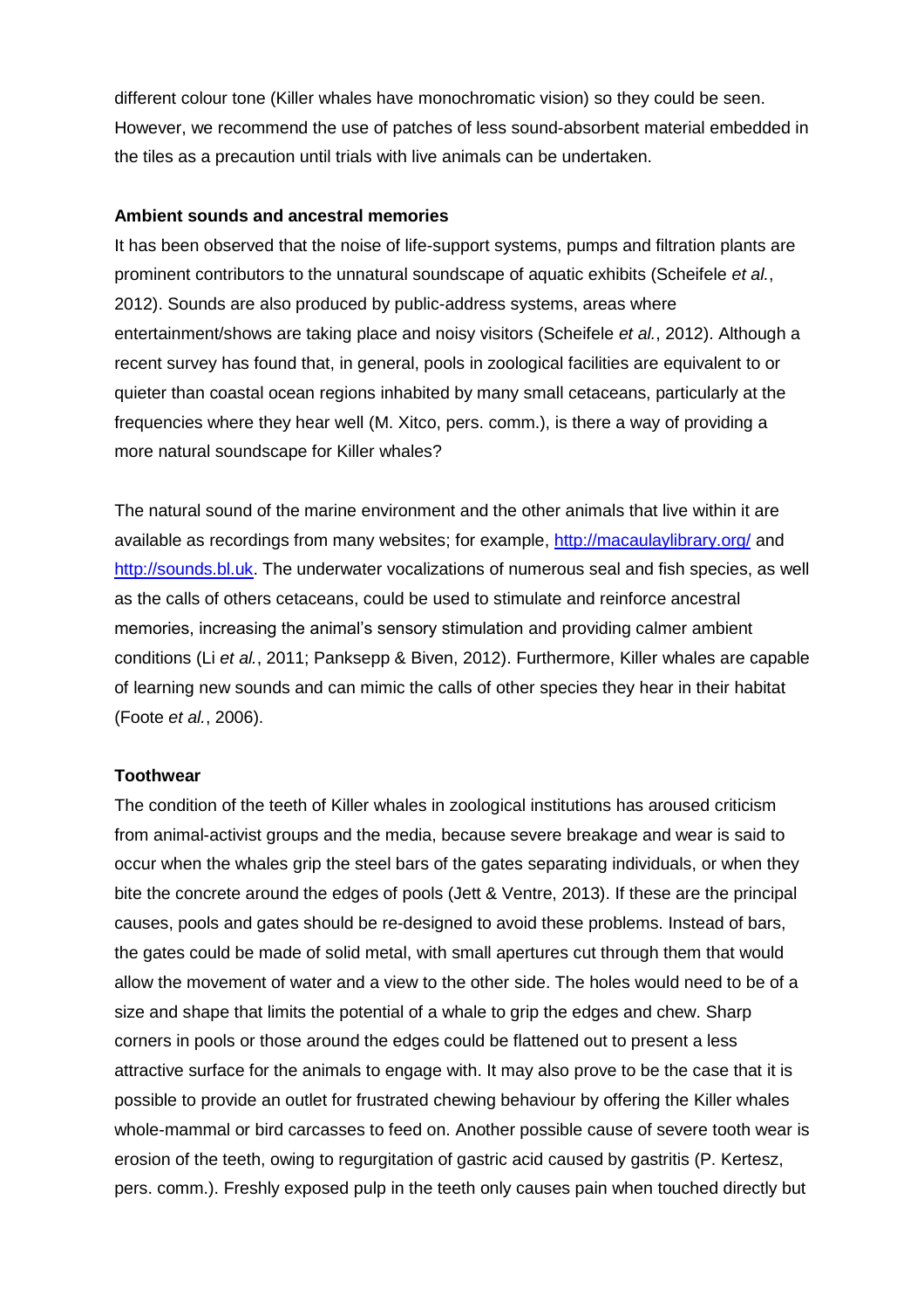the second stage of pain begins perhaps some weeks later when pulpitis sets in from bacterial infection. When the pulp becomes necrotic and the canal/pulp chamber is able to drain, there is no pain; however, the risk of infection remains from systemic bacteraemia, which may turn to septicaemia or cellulitis (P. Kertesz, pers. comm.).

Some populations of wild Killer whales are known to experience substantial tooth wear and exposed pulp cavities. North Pacific Killer whales, which feed on shark species that have extremely tough and rough skin surfaces, sometimes have their teeth worn down to the gums (Ford *et al.*, 2011). Dental anomalies also occur in other populations, which are as yet not certainly attributable to any particular cause. For example, in two Killer whale ecotypes in the north-east Atlantic, Type 1 showed extensive apical tooth wear that increased with age, whereas Type 2 showed little or no apical tooth wear (Foote *et al.*, 2009). These two ecotypes are sympatric and weakly genetically differentiated, and they also have different numbers of teeth and body markings. Type 1 Killer whales appear to be dietary generalists that feed on mackerel, herring and seals, whereas Type 2 animals appear to specialize in feeding on baleen whales (Mysticeti). However, it is not clear what causes tooth wear in Type 1 animals, although it has been suggested that it could be caused by suction feeding (Foote *et al.*, 2009). A subadult male Killer whale stranded in North Uist, Western Isles, Scotland, UK, in 2014 had the teeth on one side of the jaw, upper and lower, worn to the gum but those on the other side were mostly unworn (Plate 1). Presumably, this occurred because of a particular and as-yet unknown feeding method, which favoured excessive tooth wear on one side perhaps through interaction with substrate or another asymmetric feeding technique. Further research into the feeding habits of wild populations of Killer whales would provide more information about such health issues.

It would appear, therefore, that extensive tooth wear is frequent in wild populations, depending on age, diet and feeding method, and so cannot necessarily be viewed as a product of captivity. However, what is important for animals in zoological institutions is that worn teeth should be treated medically to prevent them from becoming a route for infection through exposed pulp cavities, resulting in abscesses in the jaws and septicaemia.

With the range of enrichments that have been proposed in this paper, and the suggested modifications to gates and pool edges, it should be possible to reduce the likelihood of the Killer whales becoming bored and frustrated, and remove opportunities to bite or chew unsuitable/unnatural surfaces and objects as frequently, thereby also reducing the levels of abnormal tooth wear sometimes observed in zoological institutions.

# **CONCLUSION**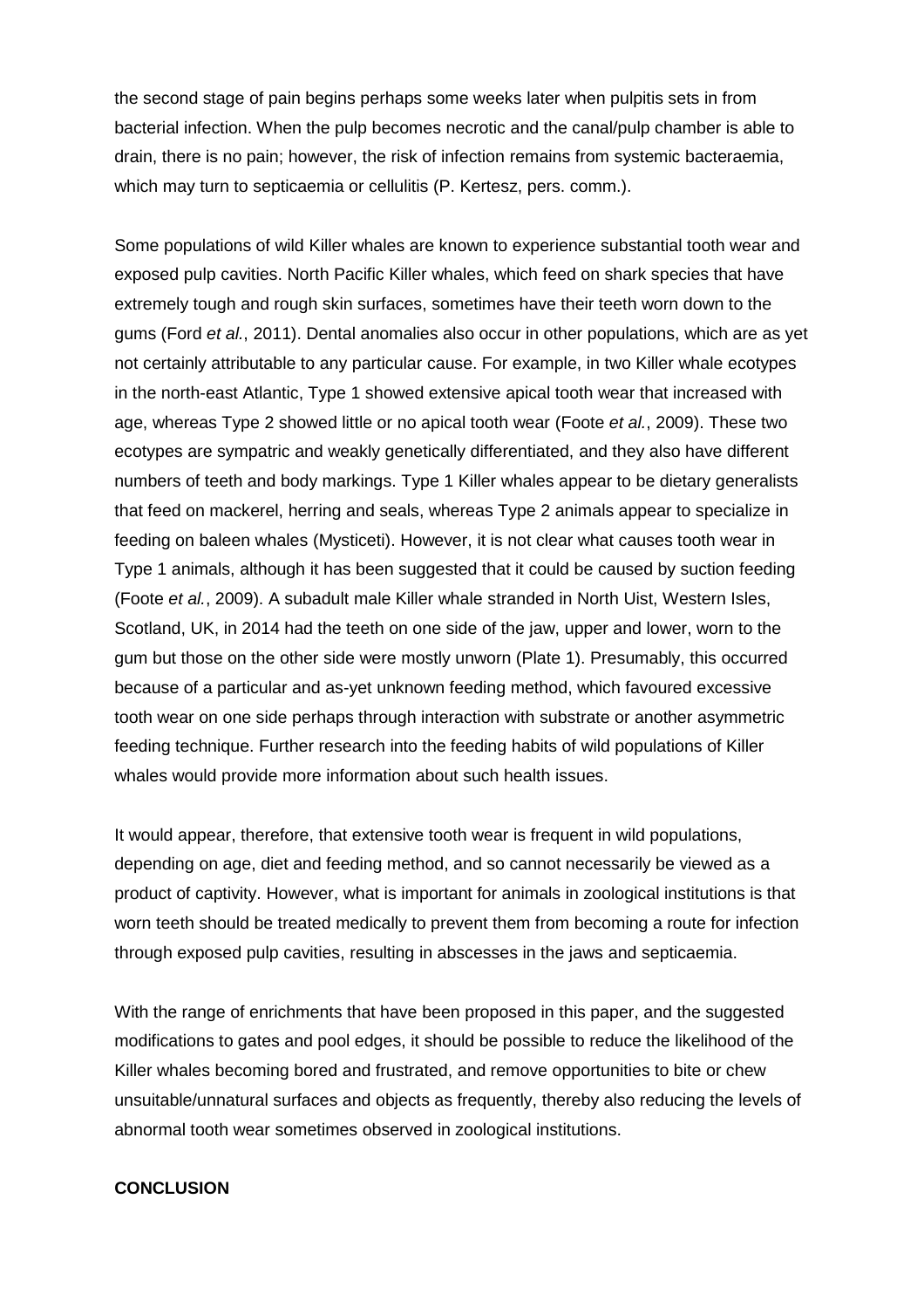The ideas set out in this article need to be assessed scientifically to evaluate their impact and effectiveness. Some could cause short-term negative stress but, with imagination and perseverance, could provide long-term gains in cetacean welfare.

As individuals that have been involved for many years with issues of welfare and the care of animals in zoological institutions, the authors agree that much could be done to improve the care of many species, including Killer whales. We are also aware that change can be frustratingly slow to happen. The politics of organizations that house the animals and the politics of those against wild animals in captivity, and indeed the issues of governments and agencies intending to save species in the wild, mean that change rarely happens quickly.

However, unless the people that do care for these animals make moves to create change, it cannot happen at all. The animal keepers in zoological institutions are dedicated to the welfare of the animals in their charge. We hope that this article will provide an opportunity for those involved in the finance, husbandry and welfare of Killer whales and other cetaceans, to enrich the lives of the animals in their care, so that seeing these species in captivity is no longer considered a controversial experience.

### **ACKNOWLEDGEMENTS**

We are grateful to Ruedi Nager for his helpful comments on an earlier version of this paper. A.C.K. is most grateful to the SeaWorld and Busch Gardens Conservation Fund (Orlando, FL, USA) for supporting the collection of the Killer whale from the Isle of Tiree, Inner Hebrides (Scotland), and to the Negaunee Foundation (Northbrook, IL, USA) for their generous support of a curatorial preparator at National Museums Scotland, who collected and prepared this and other cetacean specimens. We thank the anonymous reviewers for their very useful comments on the final version of this manuscript.

### **REFERENCES**

- Abramson, J. Z., Hernández-Lloreda, V., Call, J. & Colmenares, F. (2013): Experimental evidence for action imitation in killer whales (*Orcinus orca*). *Animal Cognition* **16:** 11–22.
- Allin, M. (1998): *Zarafa: a giraffe's true story, from deep in Africa to the heart of Paris.* London: Headline Publishing Group.
- Amend, M. (2016): Killer whales under human care: 50 years of *Orca* husbandry until 2014. *International Zoo News* **63:** 5–26.
- Andrews, B. & Roebeck, T. R. (2016): SeaWorld's killer whale program: a highly successful ex-situ megafauna breeding program and the future of zoological scientific endeavors with this increasingly threatened species. *WAZA News* **2016**(3): 10–16.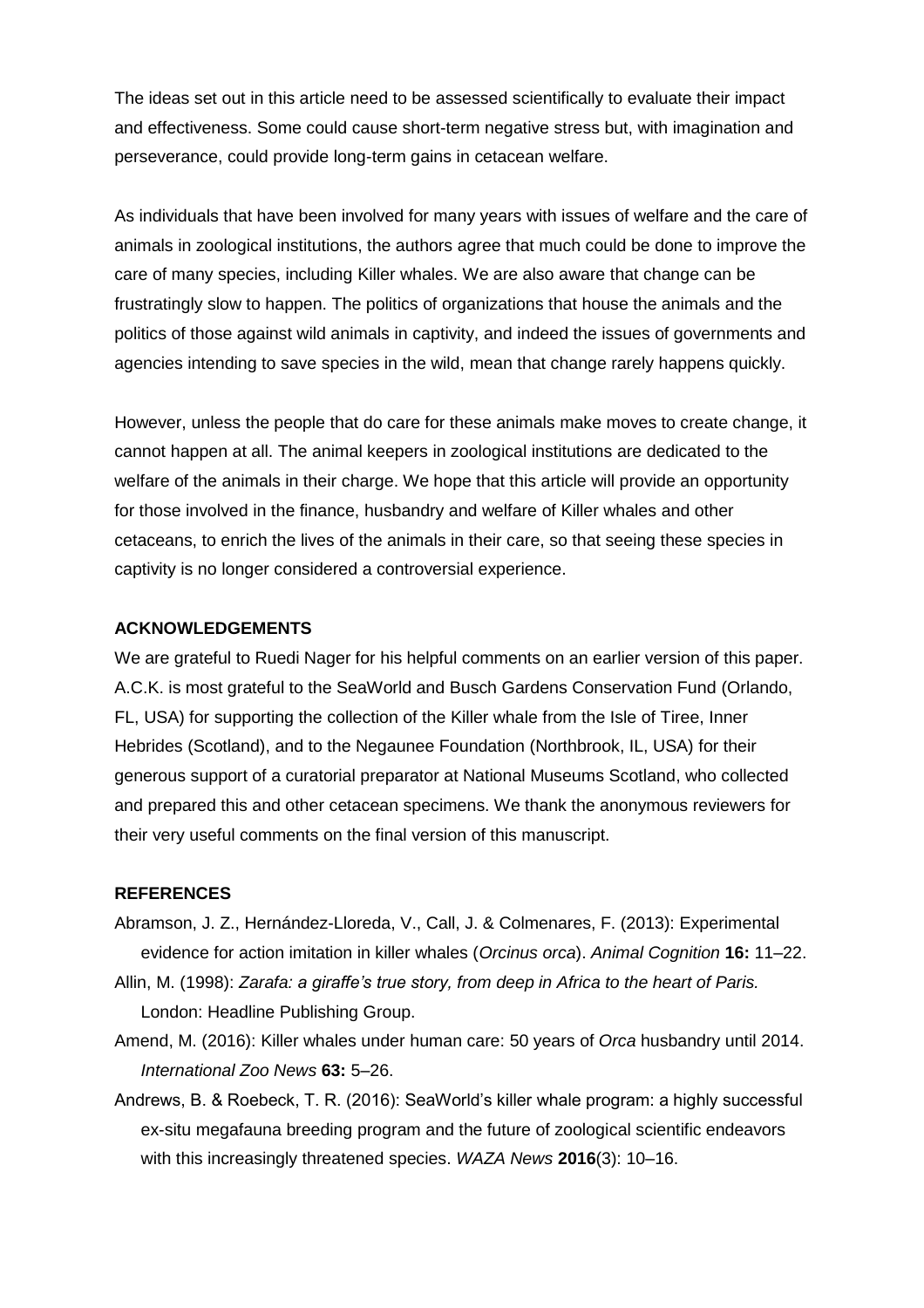- Andrews, R. D., Pitman, R. L. & Ballance, L. T. (2008): Satellite tracking reveals distinct movement patterns for Type B and Type C killer whales in the southern Ross Sea, Antarctica. *Polar Biology* **31:** 1461–1468.
- Barrett-Lennard, L. G. & Heise, K. A. (2006): The natural history and ecology of killer whales. In *Whales, whaling and ocean ecosystems:* 163–173. Estes, J. A., Demaster, D. P., Doak, D. F., Williams, T. M. & Brownell Jr, R. I. (Eds). Berkley, CA: University of California Press.
- Beck, S., Kuningas, S., Esteban, R. & Foote, A. D. (2012): The influence of ecology on sociality in the killer whale (*Orcinus orca*). *Behavioral Ecology* **23:** 246–253.
- Bell, K. & Kelly, C. (1987): The penguin and seabird building at the Lincoln Park Zoo. *International Zoo Yearbook* **26:** 132–136.
- Berglind, M. (2005): *Acoustic enrichment for dolphins in pool enviornments.* MSc thesis, Linkoping University, Sweden.
- Bigg, M. A. & Wolman, A. A. (1975): Live-capture killer whale (*Orcinus orca*) fishery, British Columbia and Washington, 1962–73. *Journal of the Fisheries Research Board of Canada* **32:** 1213–1221.
- Blunt, W. (1976): *The ark in the park*. London: Hamish Hamilton.
- Bowers, C. A. & Henderson, R. S. (1972): *Project Deep Ops: deep object recovery with pilot and killer whales. AD\_754 396.* San Diego, CA: Naval Undersea Center.
- Chamove, A. S., Anderson, J. R., Morgan-Jones, S. C. & Jones, S. P. (1982): Deep woodchip litter: hygiene, feeding, and behavioral enhancement in eight primate species. *International Journal for the Study of Animal Problems* **3**(4): 308–318.
- Chin, J. (1987): The Wave Cove exhibit at Ocean Park in Hong Kong. *International Zoo Yearbook* **26:** 154–157.
- Clark, F. E., Davies, S. L., Madigan, A. W., Warner, A. J. & Kuczaj II, S. A. (2013): Cognitive enrichment for bottlenose dolphins (*Tursiops truncatus*): evaluation of a novel underwater maze device. *Zoo Biology* **[32:](http://onlinelibrary.wiley.com/doi/10.1002/zoo.v32.6/issuetoc)** 608–619.
- Clubb, R. & Mason, G. (2003): Animal welfare: captivity effects on wide-ranging carnivores. *Nature* **425:** 473–474.
- Cowan, K. (1997): Fire hose hammocks for bears. *The Shape of Enrichment* **6**(3): 1–2.
- Crew, B. (2014): The legend of Old Tom and the gruesome "law of the tongue". *Scientific American* **4 June 2014.** Blog, available at [http://blogs.scientificamerican.com/running](http://blogs.scientificamerican.com/running-ponies/the-legend-of-old-tom-and-the-gruesome-law-of-the-tongue/)[ponies/the-legend-of-old-tom-and-the-gruesome-law-of-the-tongue/](http://blogs.scientificamerican.com/running-ponies/the-legend-of-old-tom-and-the-gruesome-law-of-the-tongue/)
- Croke, V. (2006): *The lady and the panda.* London: Random House.
- Dahlheim, M. E. & Heyning, J. E. (1999): Killer whale *Orcinus orca* (Linnaeus, 1758). In *Handbook of marine mammals.* **6.** *The second book of dolphins and porpoises:* 281– 322. Ridgway, S. H. & Harrison, R. (Eds). London: Academic Press.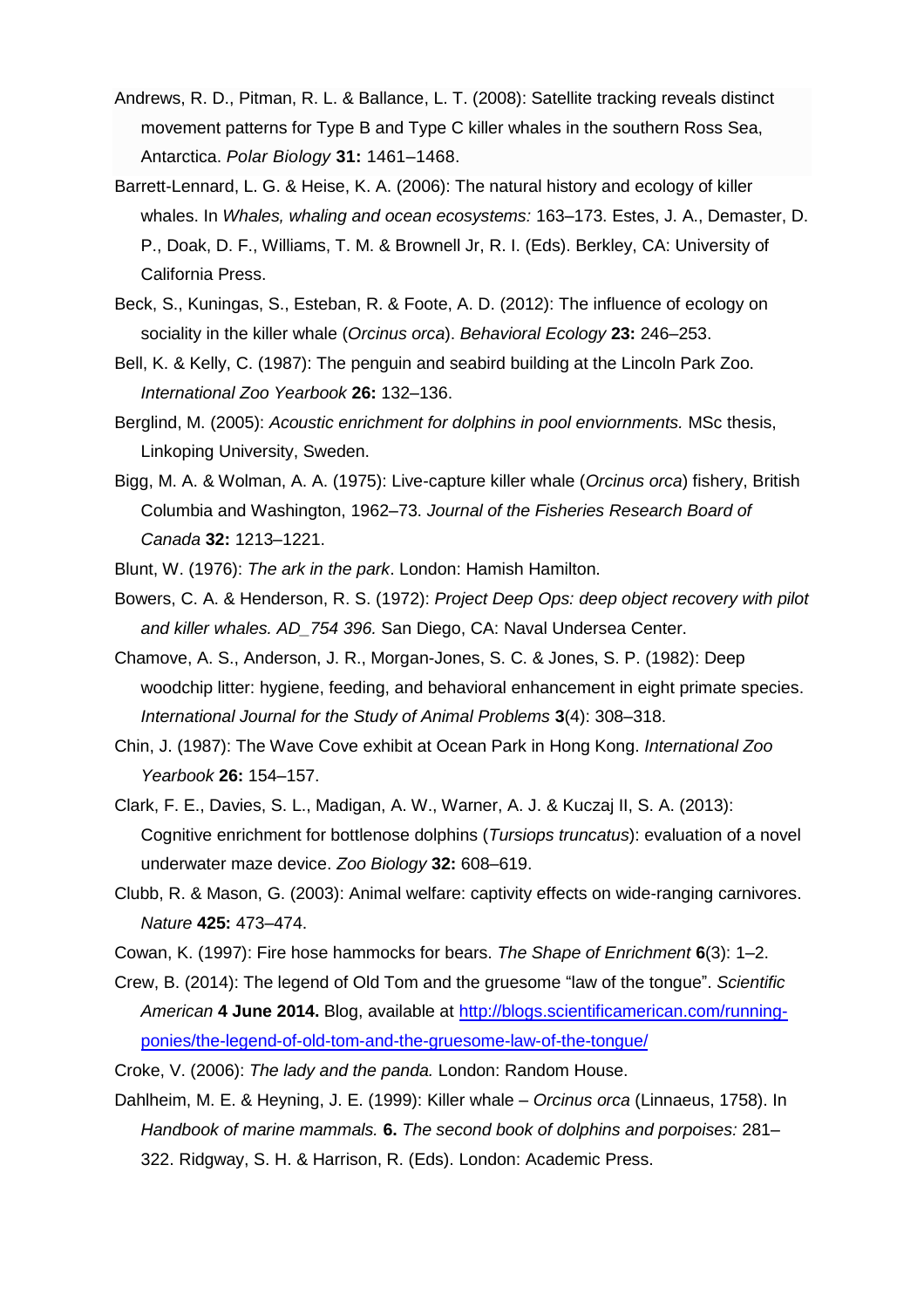- Deecke, V. B., Ford, J. K. B. & Spong, P. (2000): Dialect change in resident killer whales: implications for vocal learning and cultural transmission. *Animal Behaviour* **60:** 629–638.
- Ellis, R. & McCosker, J. E. (1991): *Great white shark*. New York, NY: HarperCollins, in collaboration with Stanford University Press.
- Farwell, C., Christiansen, J., Ferguson, M., Phillips, R. & Sommer, F. (1987): The Wave Crash and Intertidal exhibits at the Monterey Bay Aquarium. *International Zoo Yearbook* **26:** 30–34.
- Fearnbach, H., Durban, J. W., Ellifrit, D. K., Waite, J. M., Matkin, C. O., Lunsford, C. R. & Wade, P. R. (2014): Spatial and social connectivity of fish-eating "Resident" killer whales (*Orcinus orca*) in the northern North Pacific. *Marine biology* **161:** 459–472.
- Foote, A. D. (2008): Mortality rate acceleration and post-reproductive lifespan in matrilineal whale species. *Biology Letters* **4:** 189–191.
- Foote, A. D. & Nystuen, J. A. (2008): Variation in call pitch among killer whale ecotypes. *The Journal of the Acoustical Society of America* **123:** 1747–1752.
- Foote, A. D., Griffin, R. M., Howitt, D., Larsson, L., Miller, P. J. & Hoelzel, A. R. (2006): Killer whales are capable of vocal learning. *Biology Letters* **2:** 509–512.
- Foote, A. D., Newton, J., Piertney, S. B., Willerslev, E. & Gilbert, M. T. P. (2009): Ecological, morphological and genetic divergence of sympatric North Atlantic killer whale populations. *Molecular Ecology* **18:** 5207–5217.
- Foote, A. D., Morin, P. A., Durban, J. W., Pitman, R. L., Wade, P., Willerslev, E., Gilbert, M. T. P. & da Fonseca, R. R. (2011): Positive selection on the killer whale mitogenome. *Biology letters* **7:** 116–118.
- Foote, A. D., Vilstrup, J. T., de Stephanis, R., Verborgh, P., Abel Nielsen, S. C., Deaville, R., Kleivane, L., Martin, V., Miller, P. J. O., Øien, N., Pérez-Gil, M., Rasmussen, M., Reid, R. J., Robertson, K. M., Rogan, E., Similä. T., Tejedor, M. L., Vester, H., Víkingsson, G. A., Willerslev, E., Gilbert, M. T. P. & Piertney, S. B. (2011): Genetic differentiation among North Atlantic killer whale populations. *Molecular Ecology* **20:** 629–641.
- Foote, A. D., Newton, J., Ávila-Arcos, M. C., Kampmann, M.-L., Samaniego, J. A., Post, K., Rosing-Asvid, A., Sinding, M.-H. S. & Gilbert, M. T. P. (2013): Tracking niche variation over millennial timescales in sympatric killer whale lineages. *Proceedings of the Royal Society of London B: Biological Sciences* **280**(1768): 20131481.
- Ford, J. K. B. (1989): Acoustic behaviour of resident killer whales (*Orcinus orca*) off Vancouver Island, British Columbia. *Canadian Journal of Zoology* **67:** 727–745.
- Ford, J. K. B. (2009): Killer whale *Orcinus orca*. In *Encyclopedia of marine mammals* (2nd edn): 650–657. Perrin, W. F., Würsig, B. & Thewissen, J. G. M. (Eds). London: Academic Press.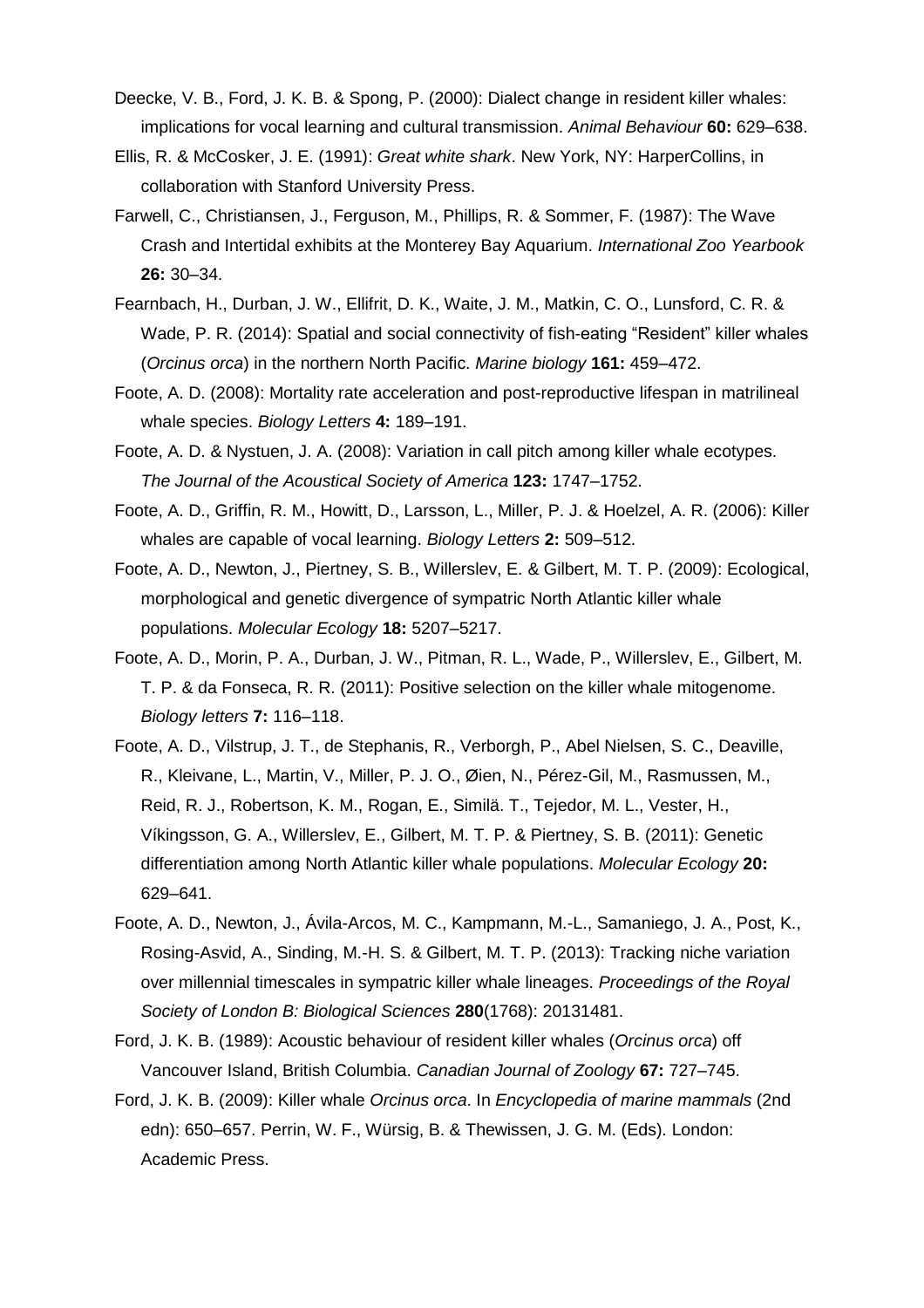- Ford, J. K. B., Ellis, G. M., Matkin, C. O., Wetklo, M. H., Barrett-Lennard, L. G. & Withler, R. E. (2011): Shark predation and tooth wear in a population of northeastern Pacific killer whales. *Aquatic Biology* **11:** 213–224.
- Greenwood, A. G. & Taylor, D. C. (1985): Captive killer whales in Europe. *Aquatic Mammals* **1:** 10–12.
- Griffin, E. I. & Goldsberry, D. G. (1968): Notes on the capture, care and feeding of the killer whale *Orcinus orca* at Seattle Aquarium. *International Zoo Yearbook* **8:** 206–208.
- Hargrove, J. & Chua-Eoan, H. (2015): *Beneath the surface: killer whales, SeaWorld, and the truth beyond* Blackfish. New York, NY: Palgrave Macmillan.
- Hatfield, B. B., Marks, D., Tinker, M. T., Nolan, K. & Peirce, J. (1998): Attacks on sea otters by killer whales. *Marine Mammal Science* **14:** 888–894.
- Hediger, H. (1950): *Wild animals in captivity. An outline of the biology of zoological gardens*. London: Butterworth Scientific Publications.
- Hoyt, E. (1981): *Orca: the whale called killer.* London: Robert Hale Limited.
- Hui, C. & Ridgway, S. H. (1978): Survivorship patterns in captive killer whales (*Orcinus orca*). *Bulletin of the Southern Californian Academy of Sciences* **77:** 45–51.
- Jett, J. & Ventre, J. (2013): Orca (*Orcinus orca*) captivity and vulnerability to mosquitotransmitted viruses. *Journal of Marine Animals and Their Ecology 5***:** 9–16.
- Jett, J. & Ventre, J. (2015): Captive killer whale (*Orcinus orca*) survival. *Marine Mammal Science* **31:** 1362–1377.
- Law, G. & Reid, A. (2010): Enriching the lives of bears in zoos. *International Zoo Yearbook* **44:** 65–74.
- Law, G., Boyle, H., MacDonald, A. & Reid, A. (1992): The Asiatic black bear *(Selenarctos thibetanus)*. In *Management guidelines for bears and raccoons*: 67–86. Partridge, J. (Ed.). Bristol: Association of British Wild Animal Keepers.
- Law, G., MacDonald, A. & Reid, A. (1997): Dispelling some common misconceptions about the keeping of felids in captivity. *International Zoo Yearbook* **35:** 197–207.
- Li, C., Yang, X., Ding, Y., Zhang, L., Fang, H., Tang, S. & Jiang, Z. (2011): Do Père David's deer lose memories of their ancestral predators? *PLoS ONE* **6**(8): e23623. DOI.10.1371/journal.pone.0023623
- Mellor, D. J., Hunt, S. & Gusset, M. (Eds) (2015): *Caring for wildlife: the world zoo and aquarium animal welfare strategy.* Gland, Switzerland: WAZA Executive Office.
- Mohan, P. J., Clark, S. T. & Schmid, T. H. (2004): Age and growth of captive sharks. In *The elasmobranch husbandry manual: captive care of sharks, rays and their relatives. Special publication of the Ohio Biological Survey:* 201–226. Smith, M., Warmolts, D., Thoney, D. & Hueter, R. (Eds). Columbus, OH: Ohio Biological Survey.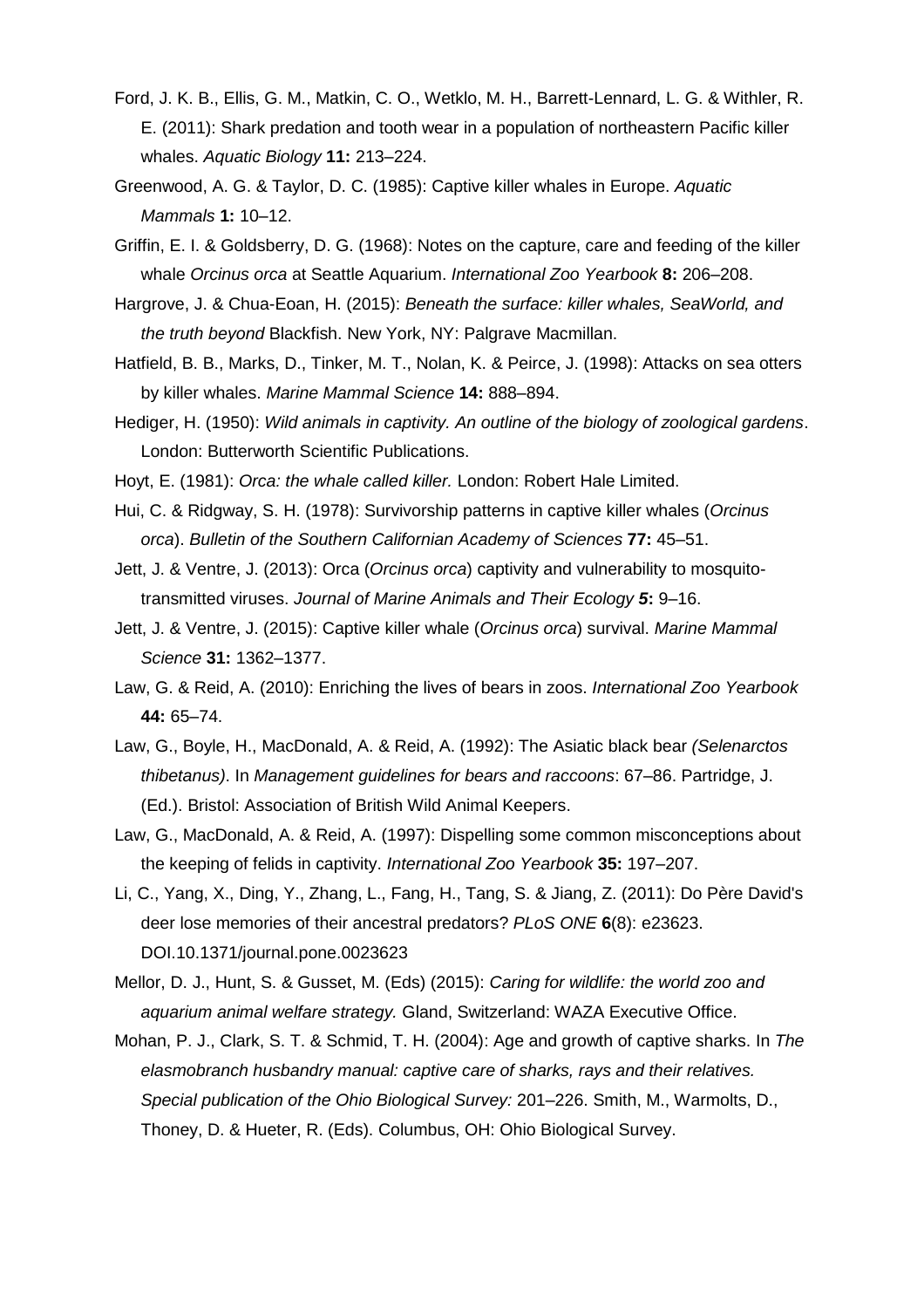- Morin, P. A., Archer, F. I., Foote, A. D., Vilstrup, J., Allen, E. E., Wade, P. & Durban, J. (2010): Complete mitochondrial genome phylogeographic analysis of killer whales (*Orcinus orca*) indicates multiple species. *Genome Research* **20:** 908–916.
- Musser, W. B., Bowles, A. E., Grebner, D. M. & Crane, J. L. (2014): Differences in acoustic features of vocalizations produced by killer whales cross-socialized with bottlenose dolphins. *Journal of the Acoustical Society of America* **136:** 1990–2002.
- Newman, M. A. & McGeer, P. L. (1966): A killer whale *Orcinus orca* at Vancouver Aquarium. *International Zoo Yearbook* **6:** 257–259.
- Panksepp, J. & Biven, E. (2012): A meditation on the affective neuroscientific view of human and animalian MindBrains. In *From the couch to the lab: trends in psychodynamic neuroscience:* 145–175. Fotopoulou, A., Pfaff, D. & Conway, M. (Eds). Oxford: Oxford University Press.
- Powell, D. C., Wisner, M. & Rupp, J. (2004): Design and construction of exhibits for elasmobranchs. In *The elasmobranch husbandry manual: captive care of sharks, rays and their relatives. Special publication of the Ohio Biological Survey:* 53–67. Smith, M., Warmolts, D., Thoney, D. & Hueter, R. (Eds). Columbus, OH: Ohio Biological Survey.
- Ridgeway, S. H. (1979): Reported causes of death of captive killer whales (*Orcinus orca*). *Journal of Wildlife Diseases* **15:** 99–104.
- Rees, P. A. (2000): The introduction of a captive herd of Asian elephants (*Elephas maximus*) to a novel area. *Ratel* **27:** 120–126.
- Riley, A. (2016): Five wild animals that won't do it in cages. *New Scientist* **12 February 2016**. Feature, available at https://www.newscientist.com/article/2077282-five-wildanimals-that-wont-do-it-in-cages/
- Robeck, T. R., Willis, K., Scarpuzzi, M. R. & O'Brien, J. K. (2015): Comparisons of lifehistory parameters between free-ranging and captive killer whale (*Orcinus orca*) populations for application toward species management. *Journal of Mammalogy* **96:** 1055–1070.
- Roland, C. M. (2009): Naval and space applications of rubber. In *Rubber technologist's handbook* **2:** 159–188. White, J., De, S. K. & Naskar, K. (Eds). Shawbury: Smithers Rapra Technology. Available at

<http://polymerphysics.net/pdf/BookChapter%20RubTechHandbook.pdf>

- Scheifele, P. M., Clark, J. G., Sonstrom, K., Kim, H., Potty, G., Miller, J. H. & Gaglione, E. (2012): Ballroom music spillover into a beluga whale aquarium exhibit. *Advances in Acoustics and Vibration* **2012:** 402130. DOI. 10.1155/2012/402130
- Shirai, K. & Sakai, T. (1997): Haematological findings in captive dolphins and whales. *Australian Veterinary Journal* **75:** 512–514.
- Simila, T. & Ugarte, F. (1993): Surface and underwater observations of cooperatively feeding killer whales in northern Norway. *Canadian Journal of Zoology* **71:** 1494–1499.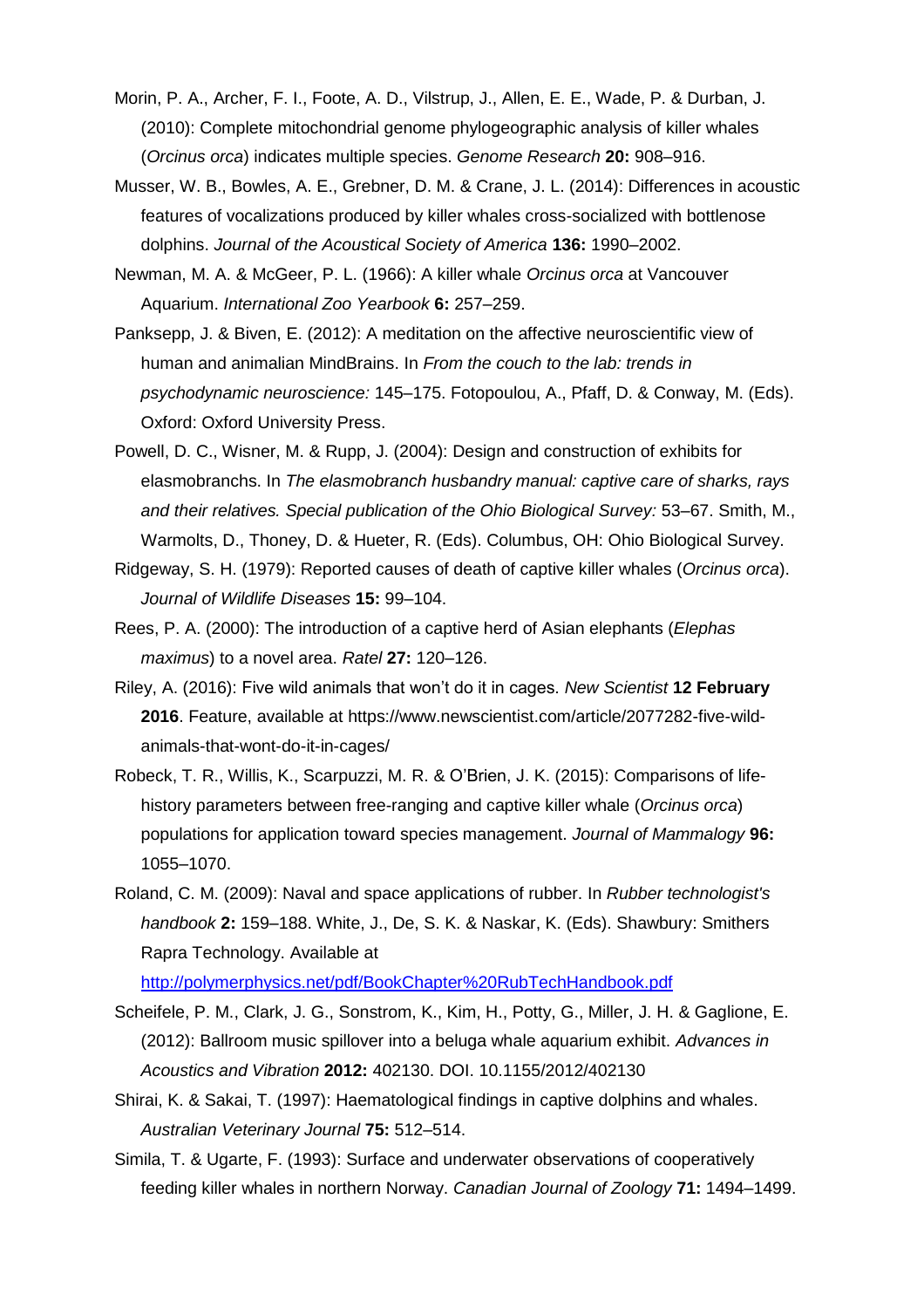- Smith, T. G., Siniff, D .B., Reichle, R. & Stone, S. (1981): Coordinated behaviour of killer whales, *Orcinus orca*, hunting a crabeater seal, *Lobodon carcinophagus*. *Canadian Journal of Zoology* **59:** 1185–1189.
- Sparling, C. E. & Fedak, M. A. (2004): Metabolic rates of captive grey seals during voluntary diving. *Journal of Experimental Biology* **207:** 1615–1624.
- Spencer, M. P., Gornall III, T. A. & Poulter, T. C. (1967): Respiratory and cardiac activity of killer whales. *Journal of Applied Physiology* **22:** 974–981.
- St Mars, L. (1850): *The hippopotamus polka.* London: Charles Jefferys. [Musical score.]
- Visser, I. N. (1999): Propeller scars on and known home range of two orca (*Orcinus orca*) in New Zealand waters. *New Zealand Journal of Marine and Freshwater Research* **33:** 635–642.
- Wellings, H. P. (1964): *Shore whaling at Twofold Bay, assisted by the renowned killer whales: an important industry now defunct.* Eden, NSW: The Magnet Voice.
- Walraven, E. & Duffy, S. (2017): Embedding animal welfare in staff culture: the Taronga Conservation Society Australia experience. *International Zoo Yearbook* **51.** DOI. 10.1111/izy.12149
- Werth, A. J. (2000): Feeding in marine mammals. In *Feeding: form, function and evolution in tetrapod vertebrates:* 475–514. Schwenk, K. (Ed.). London: Academic Press.
- Werth, A. J. (2006): Mandibular and dental variation and the evolution of suction feeding in Odontoceti. *Journal of Mammalogy* **87:** 579–588.
- Williams, A. J., Dyer, B. M., Randall, R. M. & Komen, J. (1990): Killer whales (*Orcinus orca*) and seabirds: "Play", predation and association. *Marine Ornithology* **18:** 37–41.
- Wilson, D. E. & Mittermeier, R. A (Eds) (2014): *Handbook of the mammals of the world.* **4.** *Sea mammals.* Barcelona: Lynx Edicions.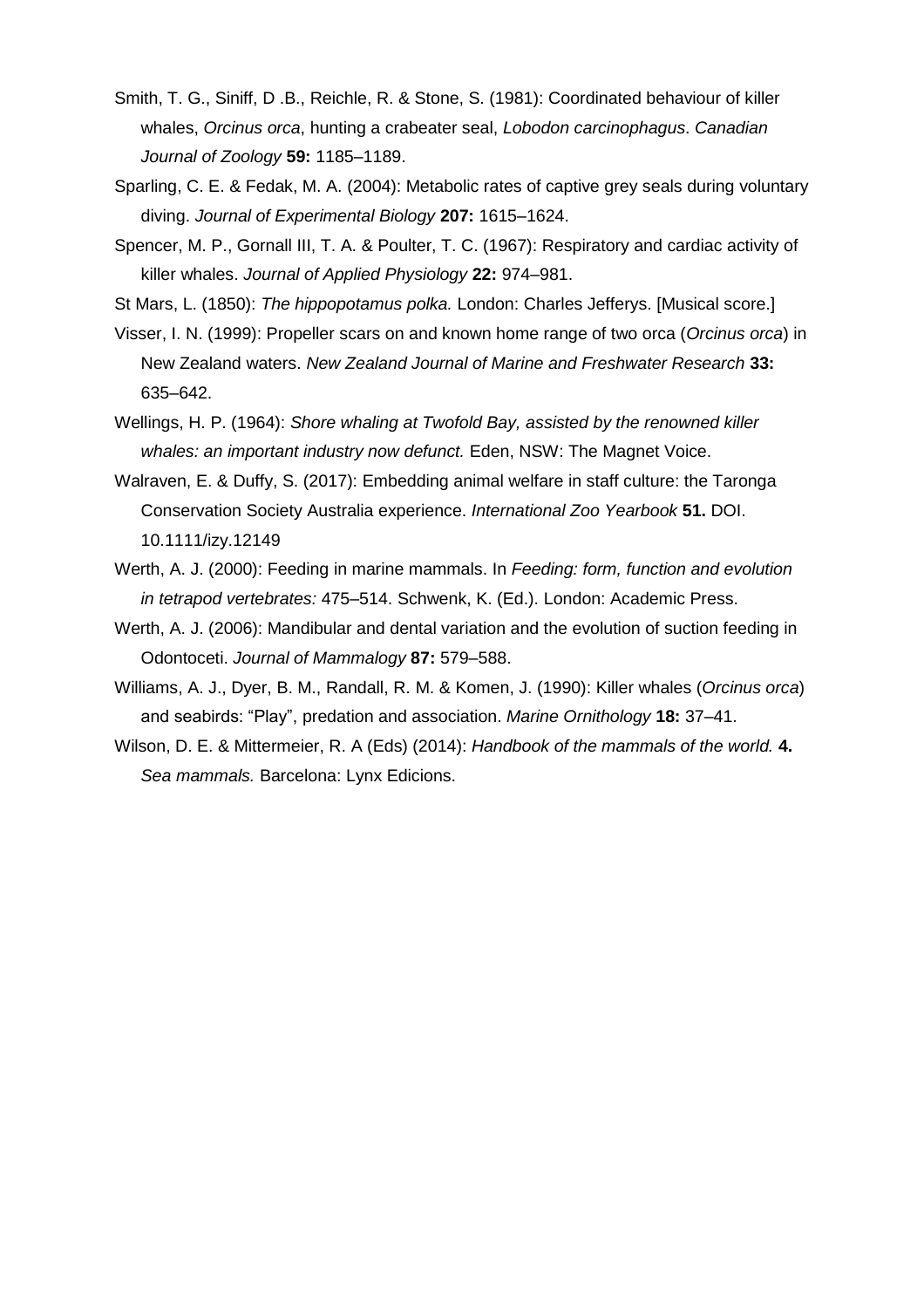

**Plate 1. Occlusal views of the jaws of wild Killer whales** *Orcinus orca* **stranded in the Western Isles, Scotland, UK, showing different levels of tooth wear. Subadult male stranded on North Uist (National Museums Scotland register no. NMS.Z.2015.142.78), showing asymmetric tooth wear on the (a) lower and (b) upper jaws. The teeth on the upper and lower left-hand jaws are mostly worn to the gum, but those on the other side were mostly unworn. For a female Killer whale stranded on the Isle of Tiree (NMS.Z.2016.118), excluding the missing teeth in the anterior part of the jaws, tooth wear is limited in the remaining teeth in both the lower and (c) upper jaws.** *A. Kitchener, National Museums Scotland*.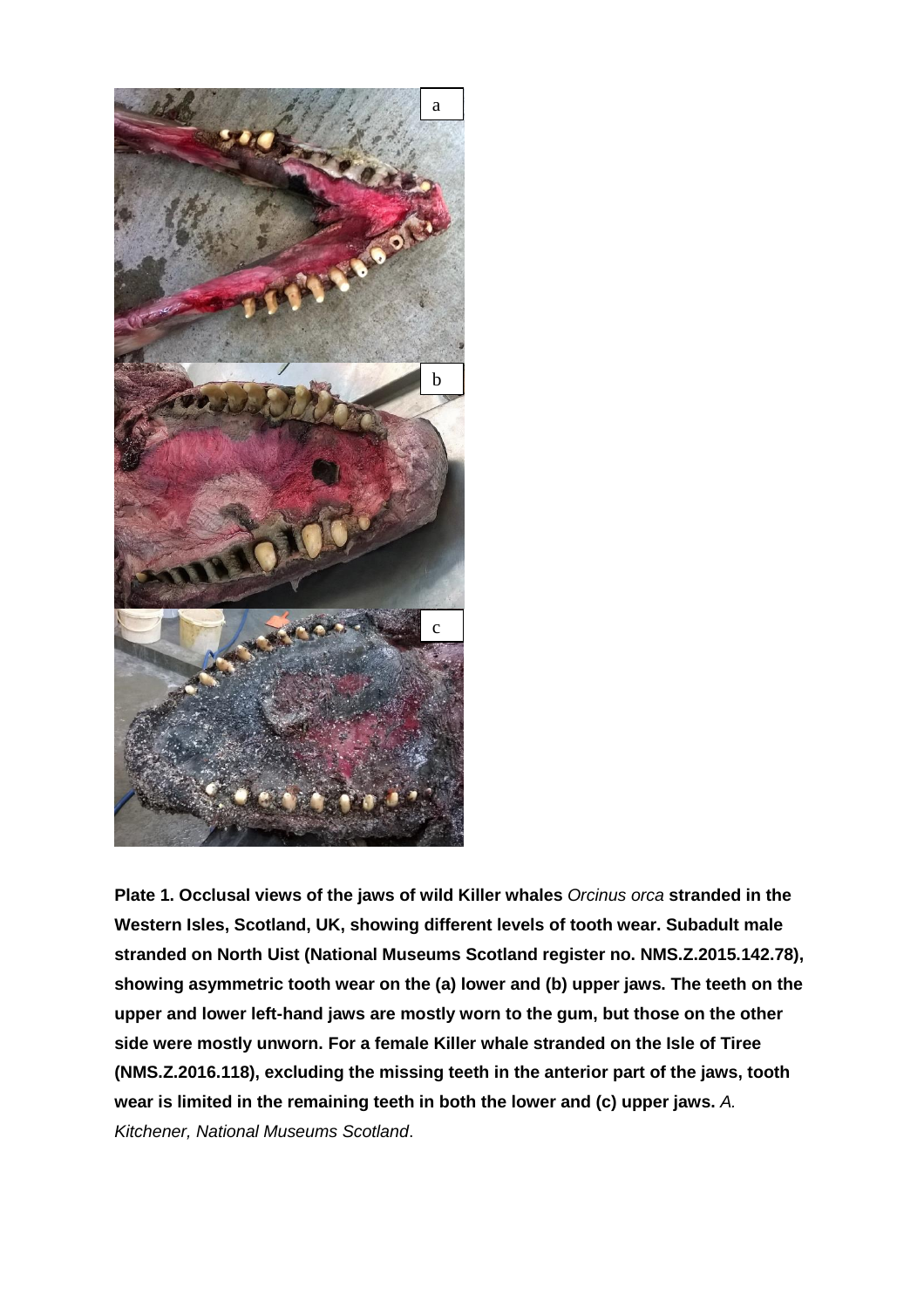

**Fig. 1. The use of satellite technology to link Killer whales** *Orcinus orca* **at zoological institutions with those living at other institutions and others in the wild. The whales at the institutions could control an on/off switch to allow or shut off communication.**  *Rosanne Strachan Law.*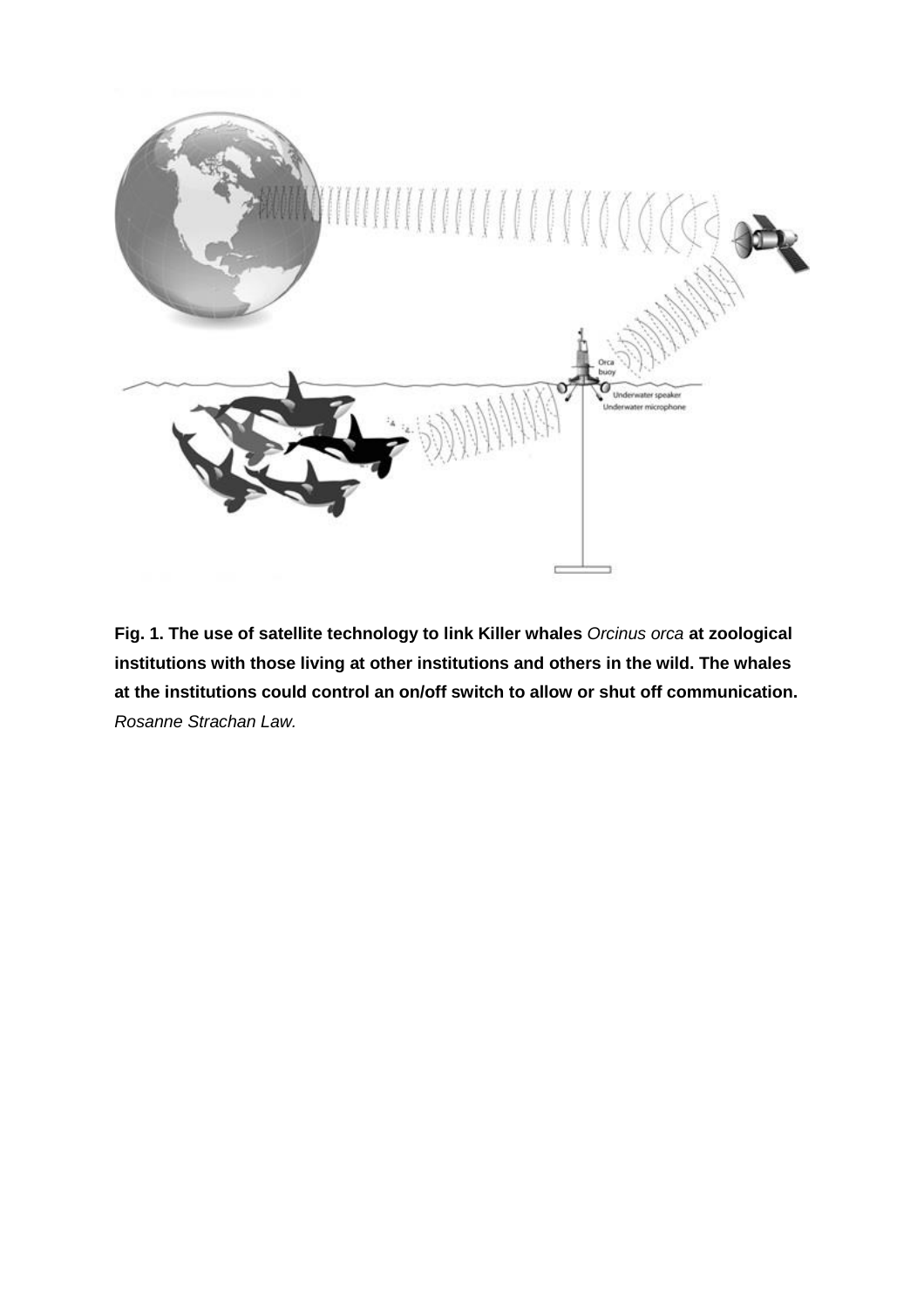

**Fig. 2. 'Ice-floe' whale feeder, tethered from above the pool (e.g. using overhead gantries): a, proposed construction; b, Killer whales** *Orcinus orca* **approach the whale feeder and create a wave using their flukes; c, wave upsets the feeder and washes the fish out of the basins.** *Rosanne Strachan Law.*